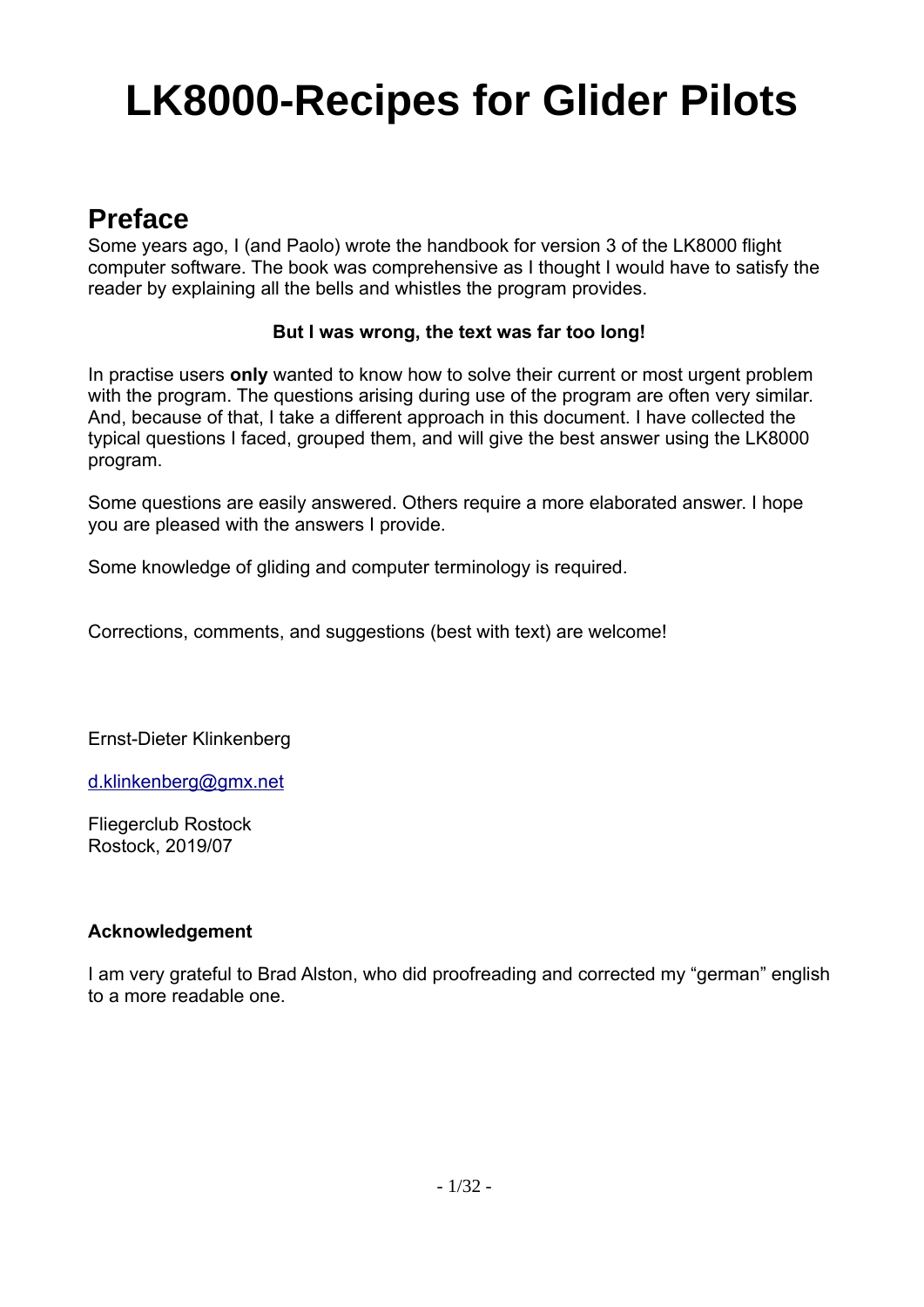## **Content**

| How do I get FLARM targets on the map? (FLARM serially connected and working!)14 |  |
|----------------------------------------------------------------------------------|--|
|                                                                                  |  |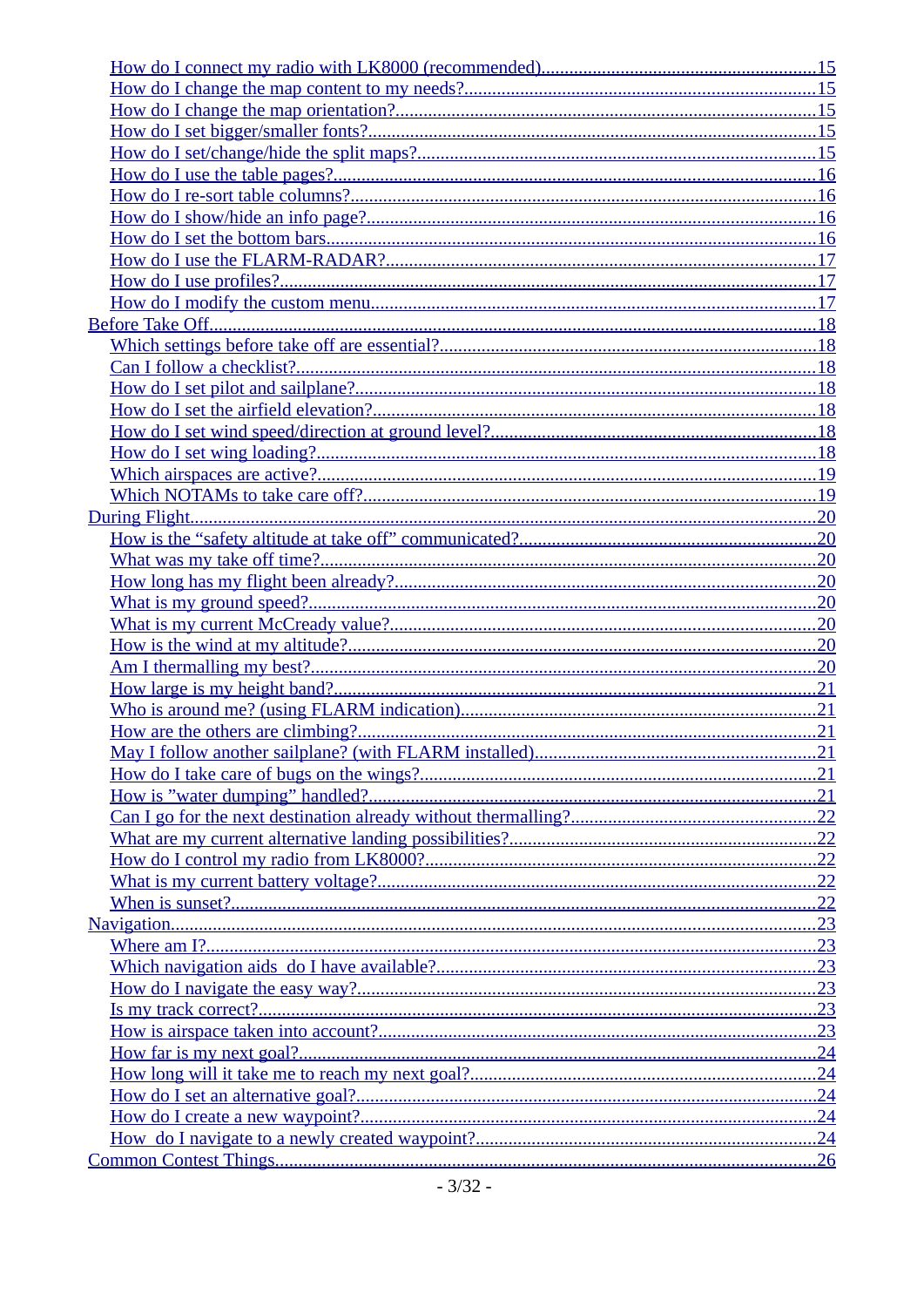| How long is my current OLC path? And, how many OLC points have I already collected?28 |  |
|---------------------------------------------------------------------------------------|--|
|                                                                                       |  |
|                                                                                       |  |
|                                                                                       |  |
|                                                                                       |  |
|                                                                                       |  |
|                                                                                       |  |
|                                                                                       |  |
|                                                                                       |  |
|                                                                                       |  |
|                                                                                       |  |
|                                                                                       |  |
|                                                                                       |  |
|                                                                                       |  |
|                                                                                       |  |
|                                                                                       |  |
|                                                                                       |  |
|                                                                                       |  |
|                                                                                       |  |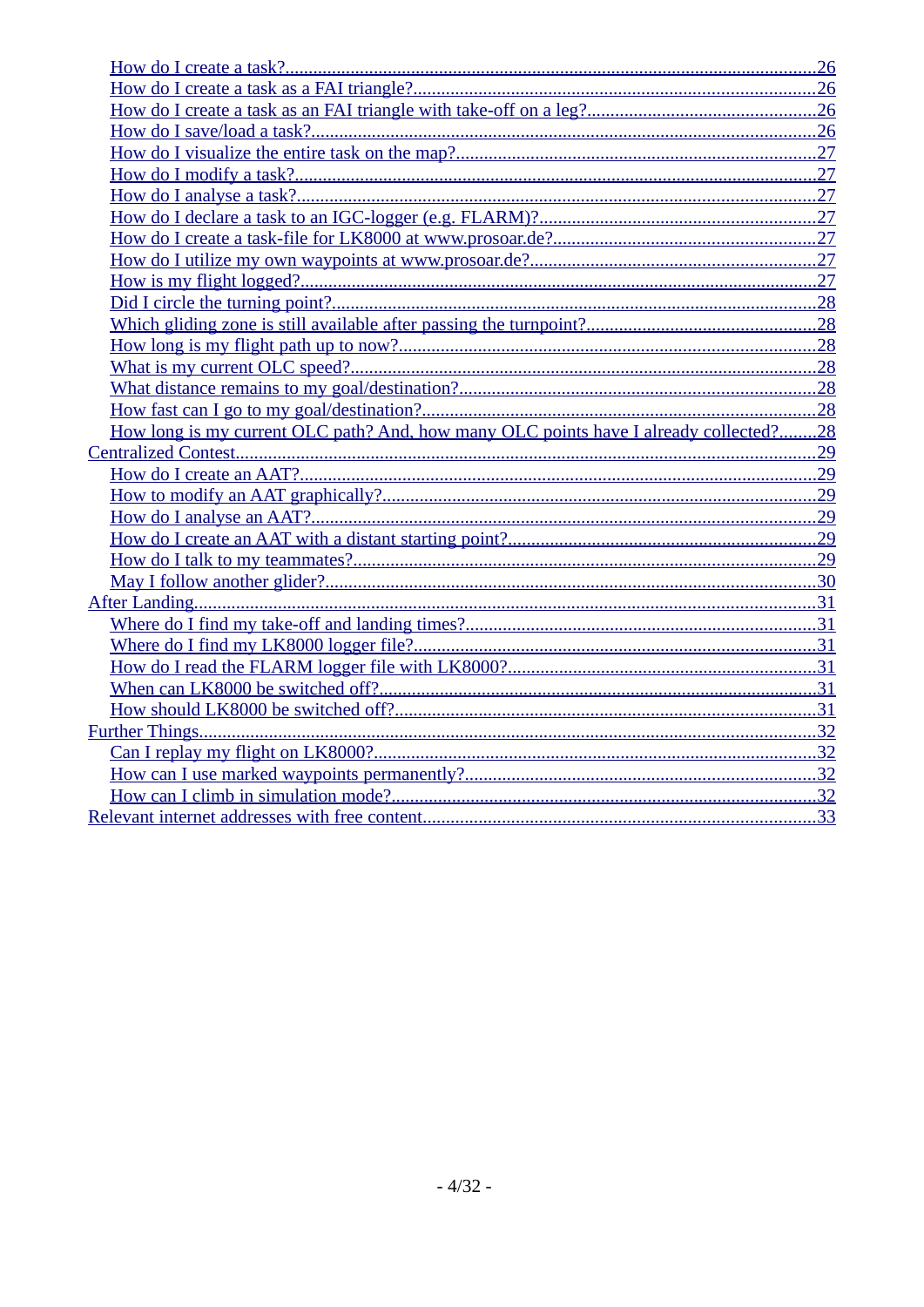## <span id="page-4-7"></span>**Common Things**

#### <span id="page-4-6"></span>**What is LK8000?**

LK8000 is a high quality free open source flight computer software application that deals with all in flight needs for the sports of gliding and paragliding. LK8000 can also be used by general aviation (GA) pilots by ignoring the gliding related information.

#### <span id="page-4-5"></span>**Who uses LK8000?**

According to a user survey at [www.lk8000.org](http://www.lk8000.org/), LK8000 is used equally by glider pilots, paraglider pilots and GA pilots. Despite the application being developed to meet the needs of glider pilots, over time, many features were also enjoyed by paraglider pilots. However, LK8000 seems to be a bit of an overkill for GA pilots.  $\odot$ 

## <span id="page-4-4"></span>**Where/How can I get information about LK8000?**

Most information can be obtained from the project homepage [www.lk8000.org](http://www.lk8000.org/). It is there that you can download the program and documentation for offline reading. Also, at www.youtube.com there are many videos to help you get an idea of the program's capabilities.

## <span id="page-4-3"></span>**Which devices are suitable for running LK8000?**

The LK8000 application runs on many devices with different operation systems. Popular devices include Android (e.g. smartphones), Linux and Windows (Windows PC, Windows CE PNA) based devices. There is an experimental Apple port but I no knowledge out of the Apple version.

## <span id="page-4-2"></span>**Which devices are the best today for LK8000?**

It is difficult to decide which is the best device because there is a wide variety of hardware that will run LK8000. Many pilots prefer using LK8000 on devices with large sunlight readable displays, including Linux based ebook-readers (e.g., KOBO etc.). Others choose smartphones with high nits displays. Another use of LK8000 is with "Openvario", a project using self-assembled hardware (see [www.openvario.org](http://www.openvario.org/) for details).

## <span id="page-4-1"></span>**How do I try LK8000 myself?**

It's very easy!

(1) If you have a reasonably current Android smartphone, install the app from the Google Play and you are ready for testing.

(2) The PC version of LK8000 can be downloaded from the homepage [www.lk8000.org](http://www.lk8000.org/) as a zip file. Unzip the file and you are ready for testing by starting the LK8000 executable (.exe) file.

The other platforms require a bit more knowledge of the installation process.

#### <span id="page-4-0"></span>**Where can I get/download LK8000?**

Depending on which platform you would like to run LK8000, use the following list: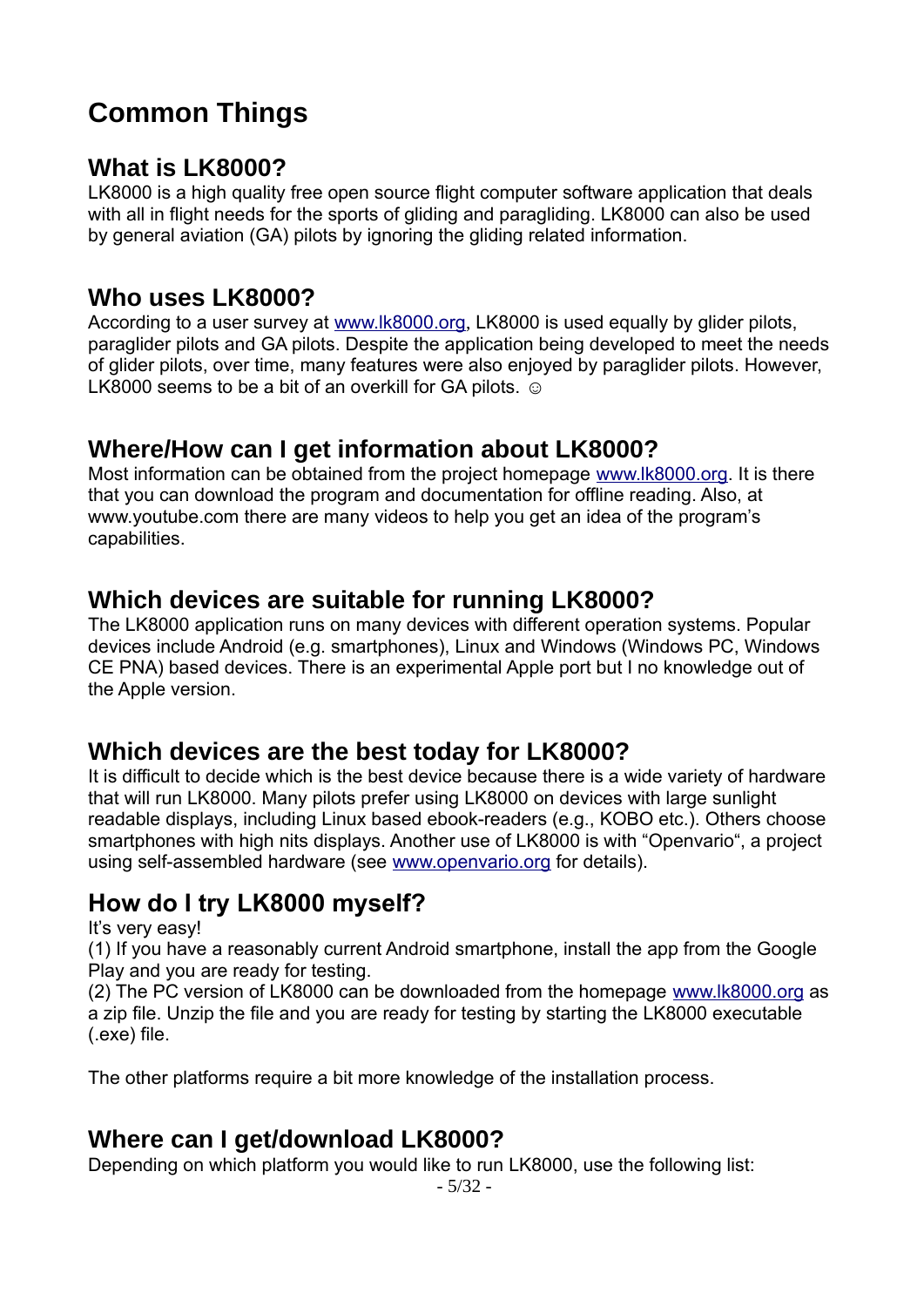Android - Google Play Windows - LK8000 homepage www.lk8000.org Windows CE -LK8000 homepage Linux - LK8000 homepage Apple (beta port) - The LK8000 forum, accessed by clicking on the "Forum" link on the LK8000 homepage

## **Which data files are needed to run LK8000?**

You'll need:

(1) Maps, mostly provided at the LK8000 homepage (or via LKMAPS app/program); namely paired \*.LKM and \*.DEM-files

(2) Airspace data, usually provided by your national aero club or by www.openaip.net

(3) Waypoint data, from www.soaringweb.org or [www. openaip. net](http://www.openaip.net/) (easiest: .cup format)

#### <span id="page-5-4"></span>**Which devices can be connected to LK8000?**

The most popular devices that can be connected to LK8000 are FLARM, e-varios and radios. Via these connections LK8000 can help you deal with a lot of additional and valuable information, as well as getting a very convenient way of controlling your radio. Other specialised devices are named in the device driver list of LK8000.

#### <span id="page-5-3"></span>**What information can I gain from LK8000?**

The much better question is, "What flight information can I not get from LK8000?" There is not much left out. Have a try and be surprised!

#### <span id="page-5-2"></span>**How can I learn LK8000 effectively?**

Install and play with it (PC, cell phone, PNA, ebook-reader). LK8000 has a simulation mode so you can learn nearly all aspects of the program very conveniently. Let your glider fly and watch the program's response. Create a task and try it in simulation.

## **NEVER TRY TO LEARN LK8000 IN FLIGHT!!!**

#### <span id="page-5-1"></span>**Are there any educational videos?**

You can find a lot of educational videos for LK8000 on YouTube, just search for them. LK8000 developers (e.g. by Alpha Lima, LK8000team) have provided videos so are firsthand sources for LK8000 information.

#### <span id="page-5-0"></span>**How do I use the simulation mode in LK8000?**

At program start up, there is a menu button [SIMULATION]. By pressing it you activate the simulation mode. Simulation mode gives you access to all program features except logging (you do not need a GNSS receiver to try the program on a PC). If you activate the menu (press "M" bottom right) you get a "simulation" choice. Within the simulation submenu you "fly" your glider by setting speed, track and also providing "lift" by increasing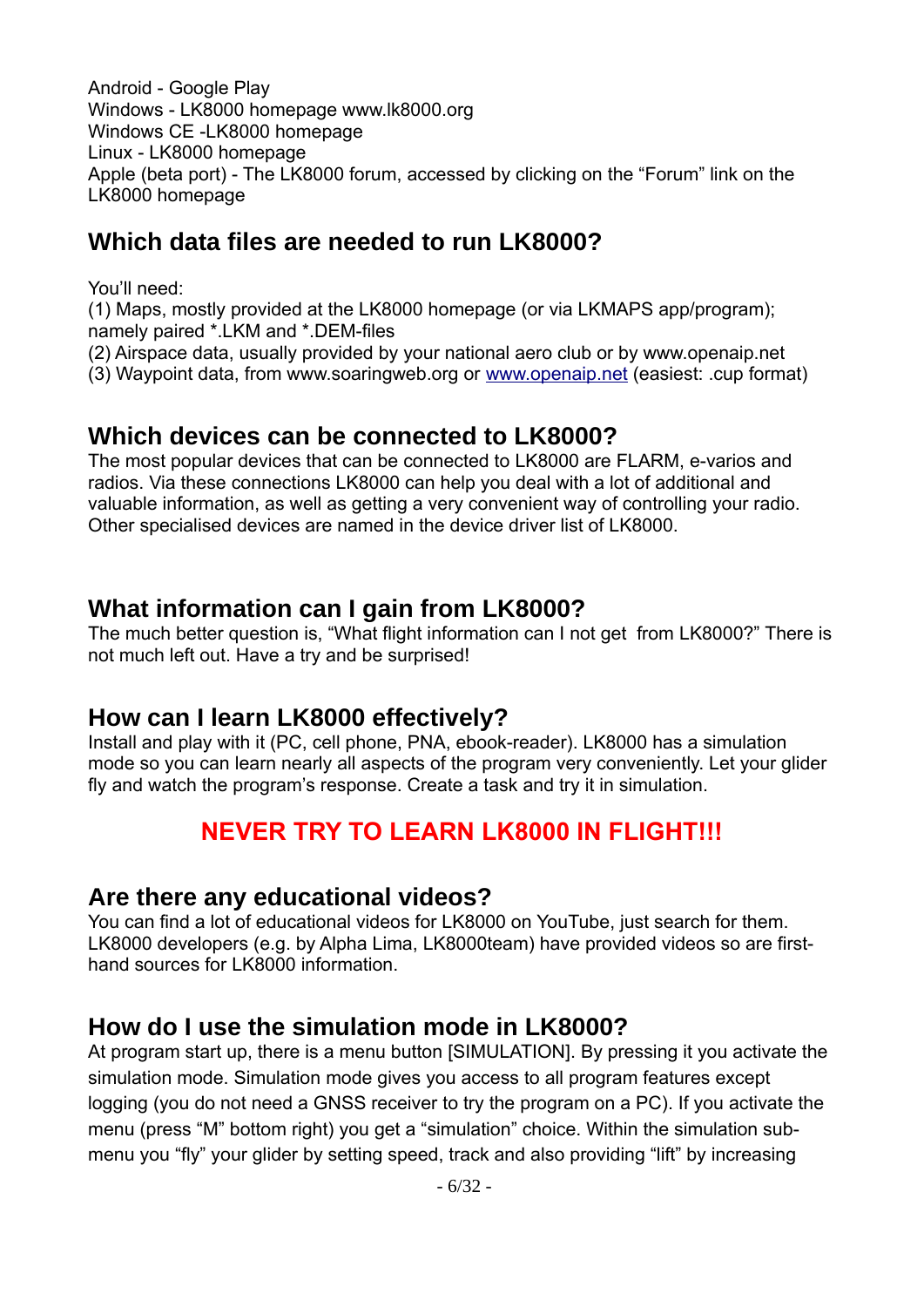height. You do this by pressing the [choice] and [+] and [-] buttons. The PC version has assigned keys. The arrow keys are used for adjusting speed up and down and for turning right and left. The PgUp and PgDn keys assigned to increases and decreasing height. All program calculations are done just as they would be done in flight mode. All configuration options are valid; which means you can configure the program according to your needs in simulation mode and the program's behaviour in flight mode is the same. You can also replay log files in simulation mode.

## <span id="page-6-1"></span>**Which LK8000 version is really installed on my device?**

(M)enu > [Info] > [Status] > Status: System

## <span id="page-6-0"></span>**Where I can get further information?**

First and the most comprehensive source of information are the LK8000 homepage and forum. For development items, you can also look at github (there are links to github on the homepage). There are also some educational (and entertaining) videos at YouTube.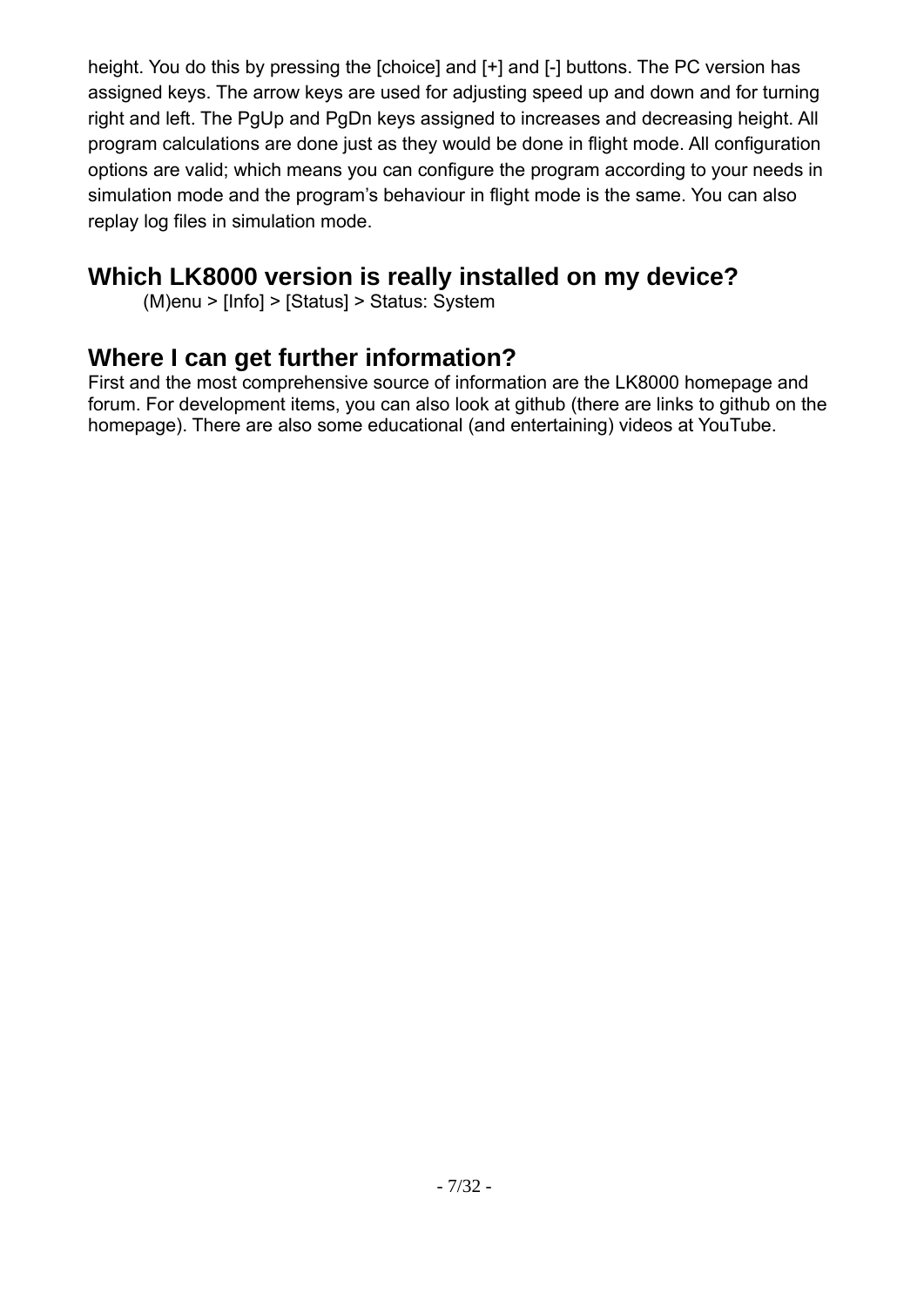## <span id="page-7-4"></span>**Installation**

## <span id="page-7-3"></span>**How do I install LK8000 on a Windows PC?**

Grab the current zip-file for a PC installation from the LK8000 homepage and unzip it anywhere on your storage device. You'll see an "LK8000" folder with all necessary files in it. That's all, start the executable and choose "simulation" mode. The program starts with default parameters and uses provided demo data. For further exploration you need to get and place your map, airspace, and waypoint files within the respective \_Maps, \_Airspaces and Waypoints sub folders.

## <span id="page-7-2"></span>**How do I install LK8000 on an Android device**

Using Google Play, you'll need to install the LK8000 app with permission to use GPS and baro sensor. You get a fully usable program with a set of demo data. To install your own data (map, airspace and waypoints files), you'll need to copy your files into the LK8000 sub folders Maps, Airspaces and Waypoints respectively; a utility like "total commander" which can be also installed from Google Play is very helpful for that. Map files can also be installed using the LKMAPS app (also available from Google Play). In LKMAPS you choose your region by coordinates and get the map installed in the correct LK8000 sub folder.

## <span id="page-7-1"></span>**How do I install LK8000 on a PNA?**

It depends. If your PNA is an Android device, see above. If your device runs Windows CE, you can install the program to the main memory or to an SD-card. I prefer to install it to an SD card because you can handle it with a PC. And, when you are ready with your configuration, you put it back into the PNA and use it. Some PNAs have a nice UI where the link to the actual program is somewhat hidden. If that is the case for you, you'll need to make sure that the link points to LK8000.exe. Check the internet for your special device; you should be able to find how to edit the link accordingly.

## <span id="page-7-0"></span>**How do I install LK8000 on a KOBO book-reader?**

The best way isto do the same as a comprehensive PC-installation. Which means, all needed data files are available on your PC in the needed folders. Then take your KOBO and boot it into Nickel. If you connect the KOBO via USB-cable to your PC you will get a message on the KOBO to accept a USB storage media connection. Confirm it and your KOBO acts like an external storage device for your PC.

And now the tricky part:

(1) Copy your PC-prepared LK8000-folder from the PC to the KOBO. (2) Copy the file "KoboRoot.tgz" to the **hidden folder** ".kobo" on the KOBO. If you download the "kobo install.zip" you will find the KoboRoot.tgz-file in the hidden folder ".kobo".

You can use an appropriate file manager tool for this (e.g., the "total commander" with a view option for hidden files/folders turned on. Windows file explorer does the same thing … I am on Linux :-).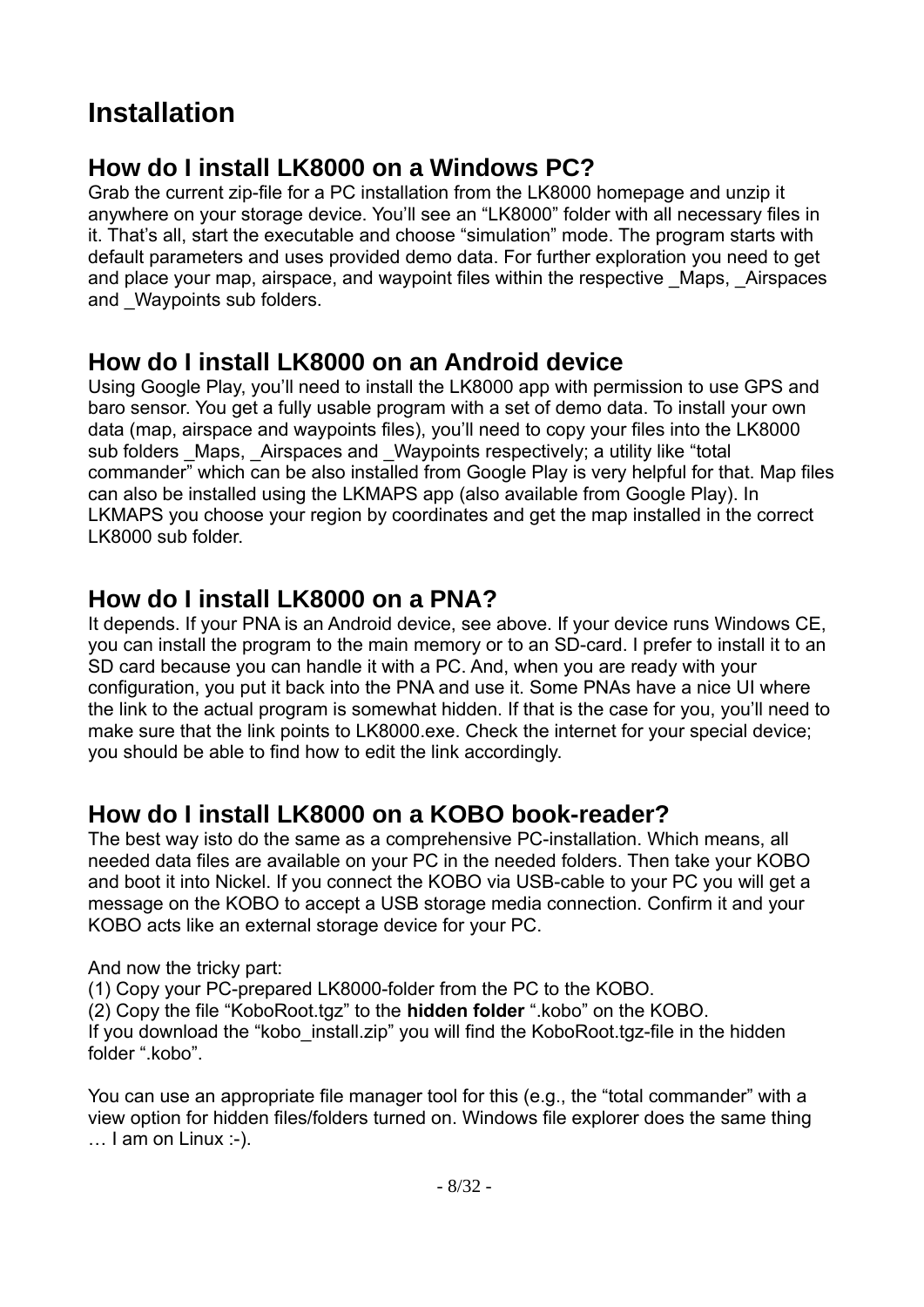Reboot your KOBO and magically LK8000 appears on start-up (with a switch to Nickel option [KOBO]. Pressing the [KOBO] button means you will leave LK8000 and return to your e-reader). Because you already copied the LK8000 folder and all necessary data, you can configure LK8000 as usual.

Updating LK8000 on KOBO works this same way.

#### <span id="page-8-1"></span>**How do I install LK8000 on a Linux-PC?**

Make sure that you have the needed software environment. Using Debian it means:

sudo apt-get install pkg-config libsdl2 libzzip libboost libfreetype6 libpng libgeographic xsltproc imagemagick ttf-dejavu zip libgl1-mesa libegl1-mesa libx11 libasound2 libsndfile1.

Then unzip the LK8000 folder and start the program.

For other Linux distributions, install the packages indicated as above for Debian.

#### <span id="page-8-0"></span>**How do I install LK8000 on an Apple device?**

Here someone else can contribute please. I do not own an Apple device. I've heard from the LK8000 forum that there is a port to Apple in good.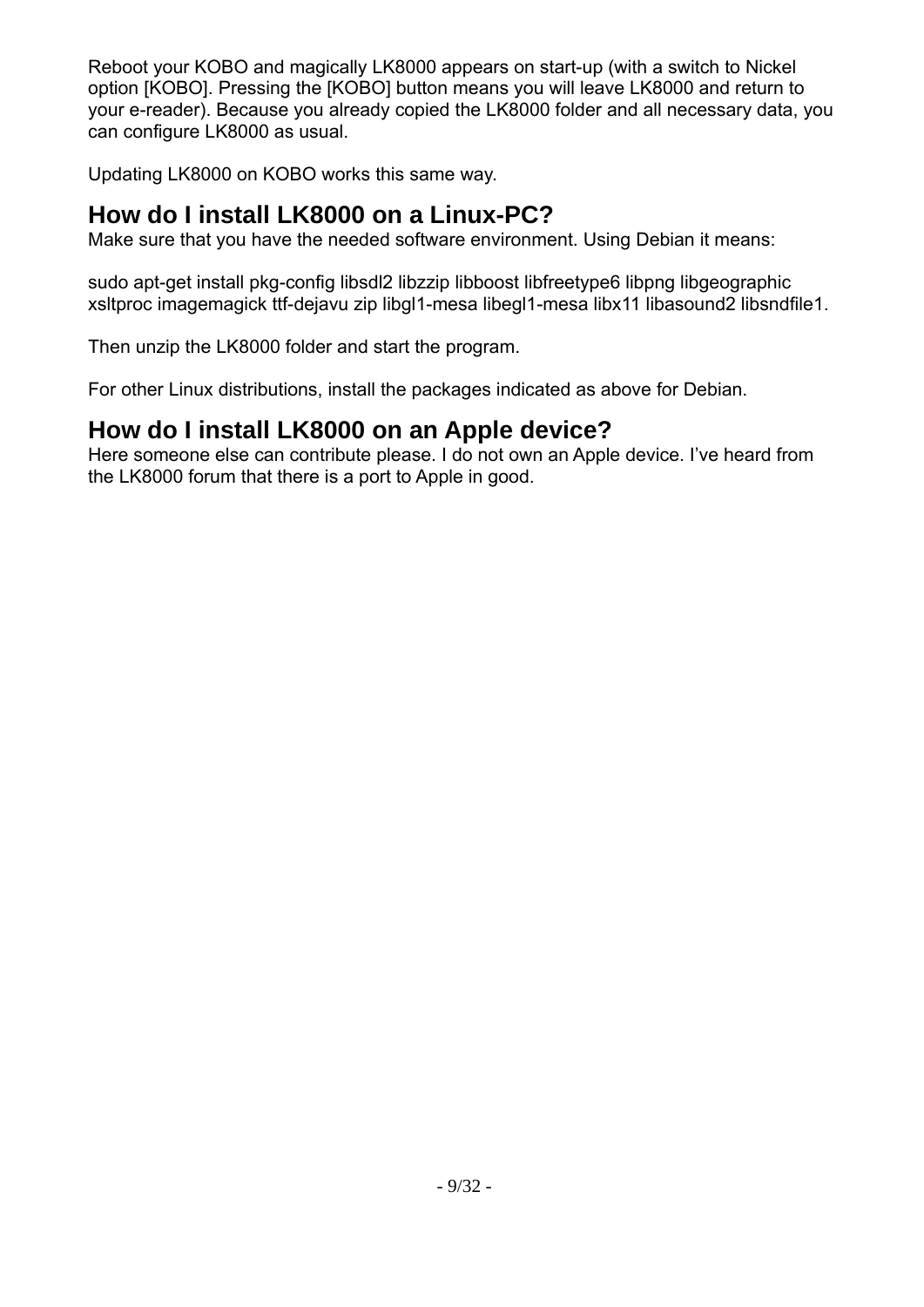## <span id="page-9-4"></span>**Handling**

## <span id="page-9-3"></span>**What about the program handling?**

The program handling has been designed for "big" fingers clicking/tapping on a touch screen. This means you can use the program with gloves on! You have sufficiently large areas to click/tap on for program operation. Sometimes, "long" clicks are needed. Usually, the program reacts to clicks/taps with a characteristic tone/sound so you can determine acoustically what has happened.

Within the program, there are several rotating information stacks viewed by repeated clicking on a functional area of the screen. For example, if you click on the centre of the bottom line repeatedly, you go through the several available information tables and maps.

#### <span id="page-9-2"></span>**How are screens switched?**

The screens are switched "vertically" and "horizontally". What does this mean? For example, if you are in the main map and click on the centre of the bottom-line, you get the first main information table; this is vertical rotation

You click again in the centre of the bottom line and you get the second main information table, and so on, until you are back to the main map. An example of this follows.

Map M (click bottom line centre)  $\rightarrow$  1.1 Info table Cruise (click centre bottom line)  $\rightarrow$  2.1 APTS := airports (click centre bottom line)  $\rightarrow$  3.1 COMN := common targets (click centre bottom line)  $\rightarrow$  4.1 TRF := traffic, needs FLARM (click centre bottom line)  $\rightarrow$  Map M

Viewing sub-pages/multi-maps is done by horizontal rotation, which means clicking right or left in the middle of the screen. If you are at a table 1.1, and click right or left, you will get tables 1.1, 1.2, and etc.

#### <span id="page-9-1"></span>**How do I use the menu?**

The menu is self-explanatory. You display it by clicking in the lower right corner of the screen; the menu is a collection of soft buttons. Within the menu you can go backand forward by clicking the labelled buttons.

#### <span id="page-9-0"></span>**How do I handle the information tables?**

The tables contain a lot of different information, some of which are read only, while others can be chosen for further detail. The main information tables can be reached and changed by clicking in the centre of the bottom line repeatedly (main tables and map). After the last table you go back to the last map screen. Sub-tables, e.g. 1.3, can be reached by clicking left or right of the middle of the screen until you find the one you need.

Sorting the tables information columns can be done by clicking on the appropriate column header you would like to use for the sort.

If you want to select a table item to view additional detail about the item, e.g. an airfield as a target, you can move the table cursor up or down by clicking into the upper or lower part of the screen respectively. Your selection will be confirmed by a longer click at the centre of the screen.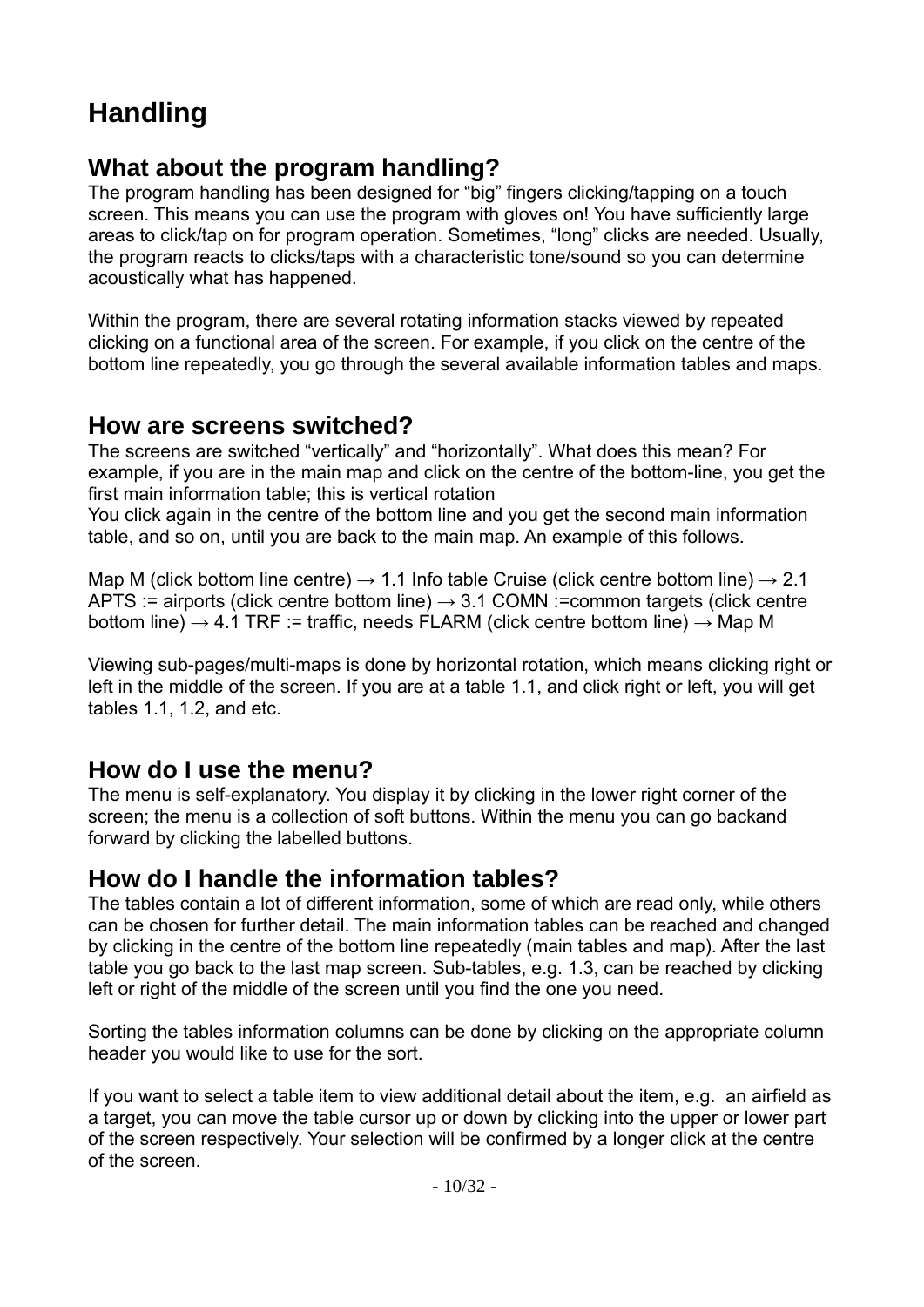## <span id="page-10-3"></span>**How do I move the map (PAN-mode)?**

You reach the PAN mode via

(M)enu > [ScreenViews] > [PAN on]

In PAN mode you can move the map by clicking and NOT releasing, moving the map to the chosen point, then releasing your finger.

A crossbar is shown on the screen which can be used for waypoint definition. The defined waypoints using PAN mode can be used for navigation; they are found on the 3.1 COMN table.

## <span id="page-10-2"></span>**Standard Settings**

## <span id="page-10-1"></span>**Pitfall!**

You play with your freshly installed LK8K and change data and parameters, and in the end you are quite pleased with your settings then shut down the program. At next program start up there is a surprise, all settings are gone!

SO WHAT? The developers somehow decided to make this the standard behaviour until you explicitly demand to save the run time parameters!!!

This can be done by:

(M)enu > [Config] > [Config 2/3] > [LK8000 Setup] > [System Setup] >> … >> System Setup Page 22 System: Save runtime: ON

## <span id="page-10-0"></span>**How do I store my settings permanently?**

As mentioned above, the easiest way is:

(M)enu > [Config] > [Config 2/3] >[LK8000 Setup] > [System Setup] >> ….>> System Setup Page 22 System: Save runtime: ON

You should also consider using profiles for yourself as pilot, your device and for the gliders you fly.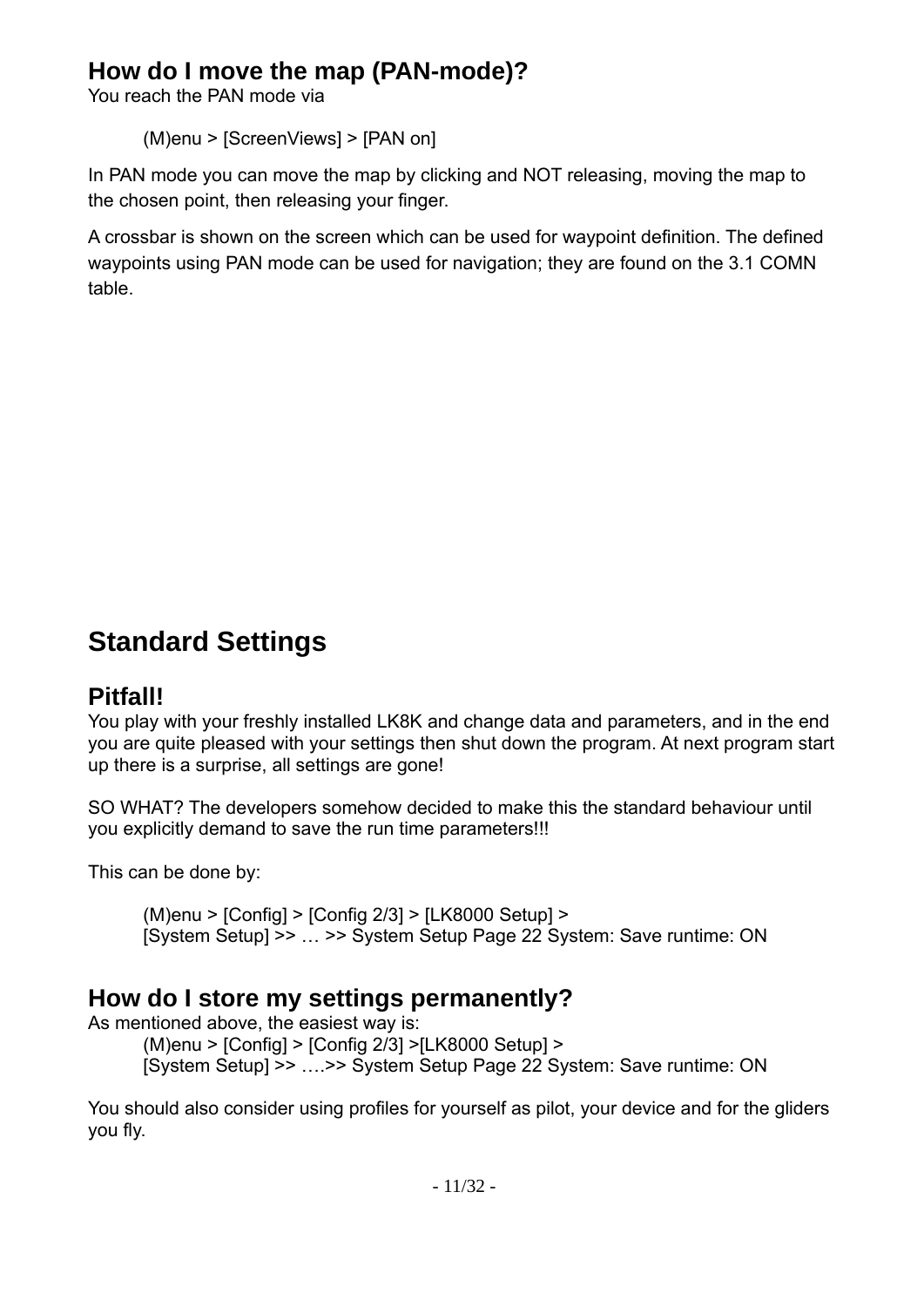#### <span id="page-11-8"></span>**How do I change the screen orientation?**

Config2/3->LK8000 Setup -> System Setup -> Page22 System -> Screen Orientation

#### <span id="page-11-7"></span>**Where can I get maps, airspaces and waypoints?**

Maps : mostly provided at the LK8000 homepage (or via LKMAPS app/program) Airspace data: usually provided by your national aero-club or see www.openaip.net Waypoints : from www.soaringweb.org or www.openaip.net

#### <span id="page-11-6"></span>**Where can I set maps, airspaces and waypoints?**

(M)enu > [Config] > [Config 2/3] >[LK8000 Setup] > [System Setup] > System Setup Page 1 Site

#### <span id="page-11-5"></span>**How do I set my personal data?**

(M)enu > [Config] > [Config 2/3] >[LK8000 Setup] >[Pilot Setup]

## <span id="page-11-4"></span>**How do I set up my glider(s)?**

(M)enu > [Config] > [Config 2/3] >[LK8000 Setup] >[Aircraft Setup]

Using this method, you choose the appropriate polar file for your glider! A method you can repeat for each glider you fly.

## <span id="page-11-3"></span>**How do I set my home airfield (take off airfield)?**

(M)enu > [Nav] > [Waypoint Lookup] > Choose your airfield name from the list or by keyboard > Select your airfield > [Details] > [Next] > [Next] > Set as new Home

OR

you do a long tap on the moving map at the needed airfield location and select your airfield from the shown list. Then, follow the same path as described for [Waypoint Lookup] above.

#### <span id="page-11-2"></span>**How do I set the units for the used data?**

(M)enu > [Config] > [Config 2/3] >[LK8000 Setup] > [System Setup] > System Setup Page 9 Units: ….set the several available units as desired.

#### <span id="page-11-1"></span>**How do I set a safety height for take-off/ landing?**

(M)enu > [Config] > [Config 2/3] >[LK8000 Setup] > [System Setup] > System Setup Page 6 Safety factors: Safety Altitude: …then set the desired height; 300m for example.

#### <span id="page-11-0"></span>**How do I set a safety height around terrain?**

(M)enu > [Config] > [Config 2/3] >[LK8000 Setup] > [System Setup] > System Setup Page 6 Safety factors: Terrain height: …then set the desired height; 50m for example.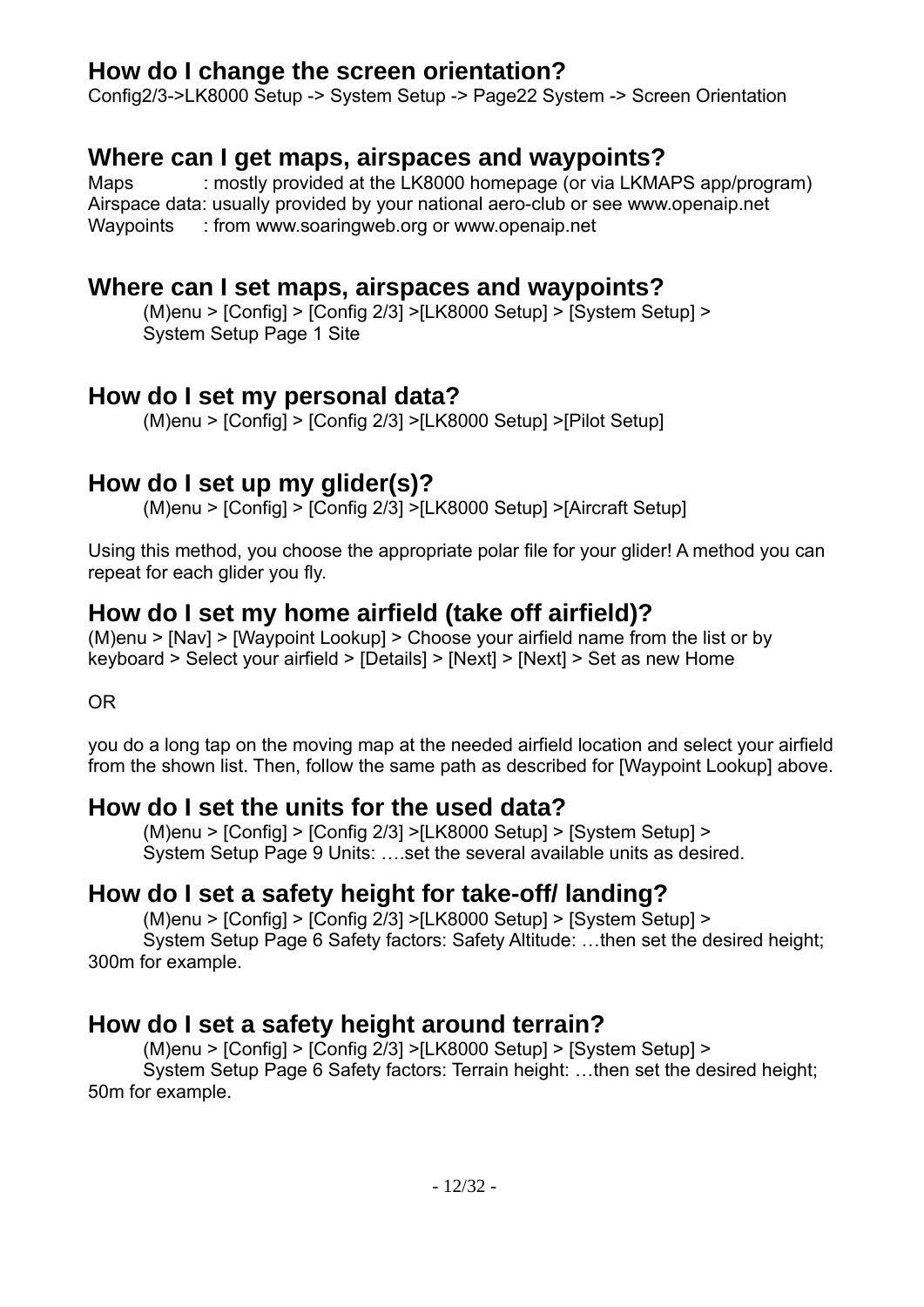## <span id="page-12-1"></span>**How do I set a landing gear warning?**

(M)enu > [Config] > [Config 2/3] >[LK8000 Setup] > [System Setup] > System Setup Page 15 Alarms: Gear warning altitude: …then set the desired height; 150m for example.

#### <span id="page-12-0"></span>**How do I create and use a personal checklist?**

Within the Configuration folder there is a text-file NOTEPAD.TXT you can edit this file to meet your needs. In this file you can write down your checklist and add some personal information like telephone numbers etc. You can easily define separate pages, refer to the example provided. BUT, you have to do this work in the hangar with a pure UTF8 editor.The NOTEPAD.TXT file is accessible in LK8000 by selecting:

(M)enu > [Info] > [Info 2/2] > [Notepad]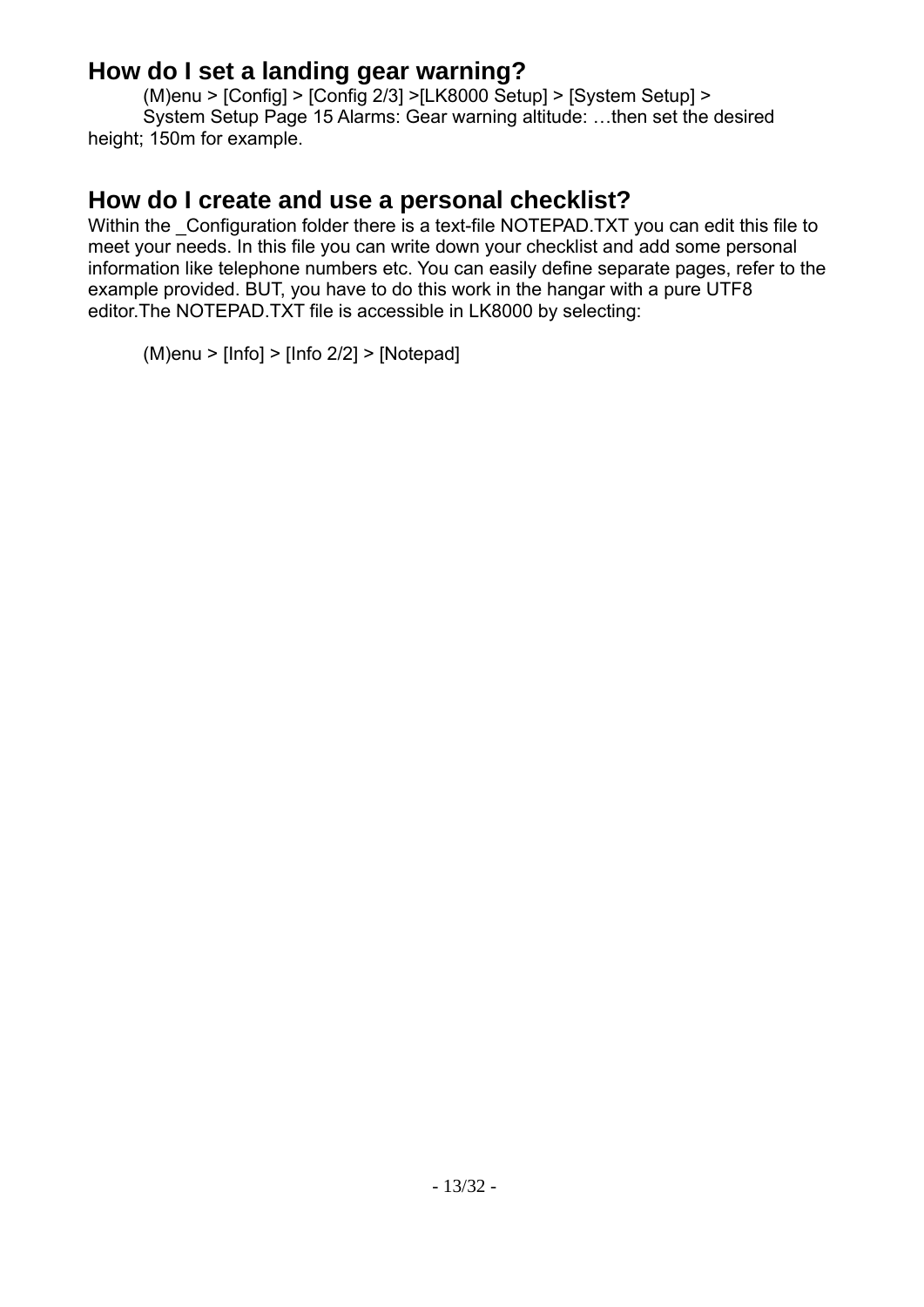## <span id="page-13-4"></span>**Personal Settings**

### <span id="page-13-3"></span>**How do I restrict the amount of provided flight information?**

Within the system setup you can configure multi-maps, info-pages and bottom bars.

(M)enu > [Config] > [Config 2/3] >[LK8000 Setup] > [System Setup] > System Setup Page 10 Interface

Here you can switch ON and OFF the maps, pages and bottom bars as you desire. The minimal setup would be multi-map1 and bottom bar Nav1 ONLY!

### <span id="page-13-2"></span>**How do i connect my FLARM device? (recommended)**

(M)enu > [Config] > [Config 2/3] >[LK8000 Setup] > [Setup Device]

Select a free device channel – e.g. [A] (Upper knob line) Select the FLARM as device type – Name Flarm Set the Port – com4 (or *dev*ttyS0) … name/number of the serial interface Baudrate – 19200 (at least 19200 for traffic on map)

…. other parameters left as default (unless you know what you are doing!)

You have to leave the configuration menu to make your choice active. You can check if you have been successful by going again into the configuration of the FLARM device and watch the terminal output. If you see there something similar to NMEA strings being displayed, all is o.k. Keep in mind that the FLARM device needs a GPS-fix before sending something useful.

NOTE: If the FLARM device is your only GPS source set it as device [A]!

#### <span id="page-13-1"></span>**How do I get FLARM targets on the map? (FLARM serially connected and working!)**

 $(M)$ enu >  $[Config]$  >  $[Config 2/3]$  > $[LK8000$  Setup $]$  >  $[S$ ystem Setup $]$  > System Setup Page 13 Map Overlays: Traffic on map: Enabled

## <span id="page-13-0"></span>**How do I connect my e-vario? (recommended)**

You must connect your e-vario physically to the LK8000 device via a serial interface (dedicated or multiplexed/ cable or Wi-Fi/Bluetooth). Within the program, the connection is made as follows:

(M)enu > [Config] > [Config 2/3] >[LK8000 Setup] > [Setup Device]

Select a free device channel; e.g. [B] (Upper knob line) Select your e-vario as device type – Name, LXV7 EXP for example Set the Port – com3 (or devttyS2) …name/number of the serial interface Baudrate – 57600 (as described in the e-vario manual)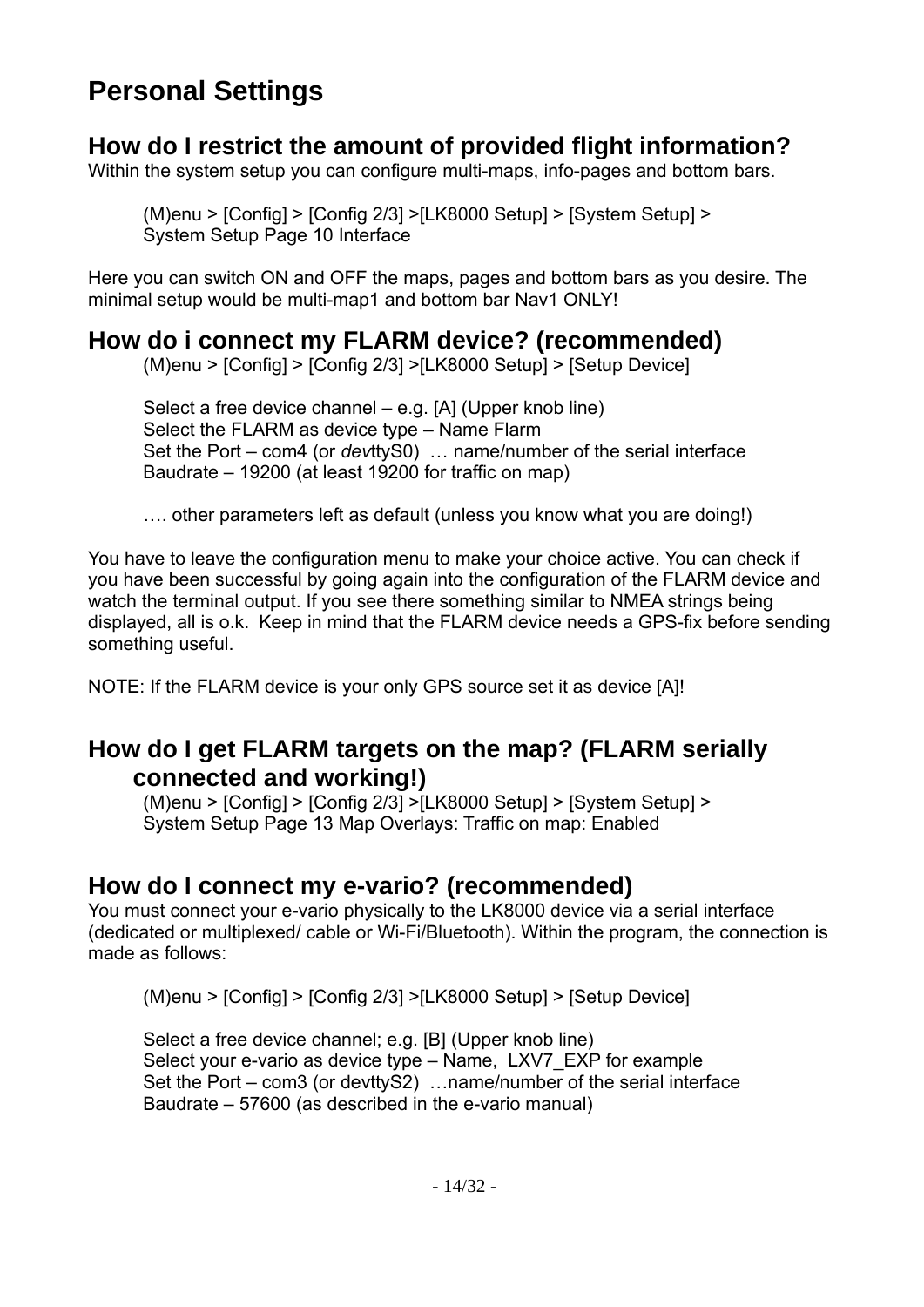You have to leave the configuration menu to make your choice active. You can check if you have been successful by going again into the configuration of the e-vario device and watch the terminal output. Ifyou see there something similar to NMEA strings being displayed all could be o.k. Which information can be used by LK8000 depends on the device driver. For testing, choose a different and available device; e.g. for LX-devices.

#### <span id="page-14-4"></span>**How do I connect my radio with LK8000 (recommended)**

You have to connect your radio physically to the LK8000-device via a serial interface (dedicated or multiplexed/ cable or Wi-Fi/Bluetooth). Within the program the connection is done as follows:

(M)enu > [Config] > [Config 2/3] >[LK8000 Setup] > [Setup Device]

Select a free device channel; e.g. [C] (Upper knob line) Select your radio as device type – Name Dittel KRT2 for example Set thePort – com4 (or devttyS3) …name/number of the serial interface) Baudrate – 9600 (according to the radio manual)

You have to leave the configuration menu to make your choice active. You can check if you have been successful by going again into the configuration of the radio device and watch the terminal output. If you were successful you can control your radio conveniently from within the program.

Currently supported radios: Dittel KRT2, Funke ATR833 and Becker Ar620x

#### <span id="page-14-3"></span>**How do I change the map content to my needs?**

- (1) (M)enu > [Display] > [Display 1/3] and [Display2/3] Many variations possible
- (2) (M)enu > [Config] > [Config 2/3] >[LK8000 Setup] > [System Setup] > System Setup Page 3 Map Display –Many options

#### <span id="page-14-2"></span>**How do I change the map orientation?**

 $(M)$ enu >  $[Confiq]$  >  $[Confiq 2/3]$  > $[LK8000$  Setup $]$  >  $[System Setup]$  > System Setup Page 3 Map Display: Orientation

## <span id="page-14-1"></span>**How do I set bigger/smaller fonts?**

(M)enu > [Config] > [Config 2/3] >[LK8000 Setup] > [System Setup] > System Setup Page 12 Fonts… font size choices can be made for different

map/overlay features.

You can increase or decrease font size by choosing an appropriate number (e.g., -10, +10 respectively)

## <span id="page-14-0"></span>**How do I set/change/hide the split maps?**

The split maps can be switched on and off via the system configuration:

(M)enu > [Config] > [Config 2/3] >[LK8000 Setup] > [System Setup] > System Setup Page 10 Interface: Configure Multimaps

If you do not want to display them, you can switch them all off! But they can be useful!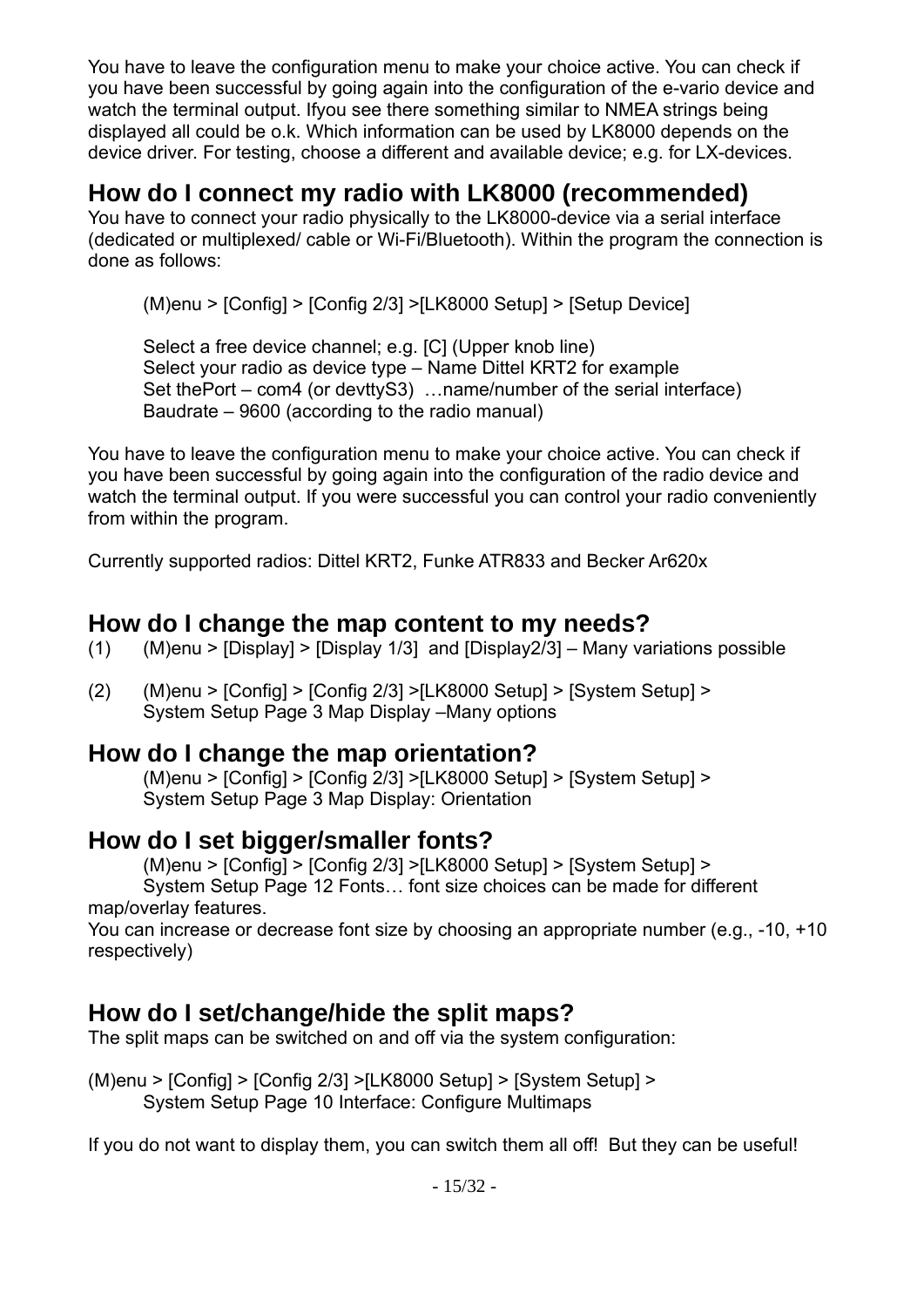You can vary the size of the split by doing a long click and hold on the horizontal border between the two views, then move the border up/down.

The shown maps (upper part of the split screen) can also be oriented to suit your needs.

## <span id="page-15-4"></span>**How do I use the table pages?**

In table pages you can select targets for navigation. A klick in the upper table screen half moves the table cursor up and the lower half down. To select the chosen row do a long klick in the centre of the table.

To switch table pages back/forward klick in the left /right part of the screen. To go on to the next table (or after the last table to the map) klick in the centre of the bottom line. This a rotating tables-map-stack by repeatedly clicking on the centre of the bottom line.

## <span id="page-15-3"></span>**How do I re-sort table columns?**

If you want to re-sort table columns, press on the column header you would like to use to sort. The data will then be shown according the newly selected sort criterion. You can change the direction of sort by pressing the column header again.

#### <span id="page-15-2"></span>**How do I show/hide an info page?**

(M)enu > [Config] > [Config 2/3] >[LK8000 Setup] > [System Setup] > System Setup Page 10 Interface: Configure Info Pages

Here you can switch Info-pages on and off

#### <span id="page-15-1"></span>**How do I set the bottom bars?**

(1) You can switch the different bottom bars on and off via (M)enu > [Config] > [Config 2/3] >[LK8000 Setup] > [System Setup] > System Setup Page 10 Interface: Configure Bottom Bar

If you switch all off, NAV1 remains.

(2) You can change the content of the bottom bars THR0,CRU7, FIN8 and AUX9 using:

(M)enu > [Config] > [Config 2/3] >[LK8000 Setup] > [System Setup] > System Setup Page 16: InfoBox Cruise (=CRU7) 17: InfoBox Thermal (=THR0) 18: InfoBox Final Glide (=FIN8) 19: InfoBox Auxiliary (=AUX9)

Set content for each bottom bar to your needs. The number of values shown in the bottom bar depends on the screen size of your device and the chosen font size for the bottom bar (approx.  $4-6$ ).

#### <span id="page-15-0"></span>**How do I use the FLARM-RADAR?**

The FLARM radar is available with a connected FLARM, connected with a baudrate of at least 19200 baud. Make sure that you have: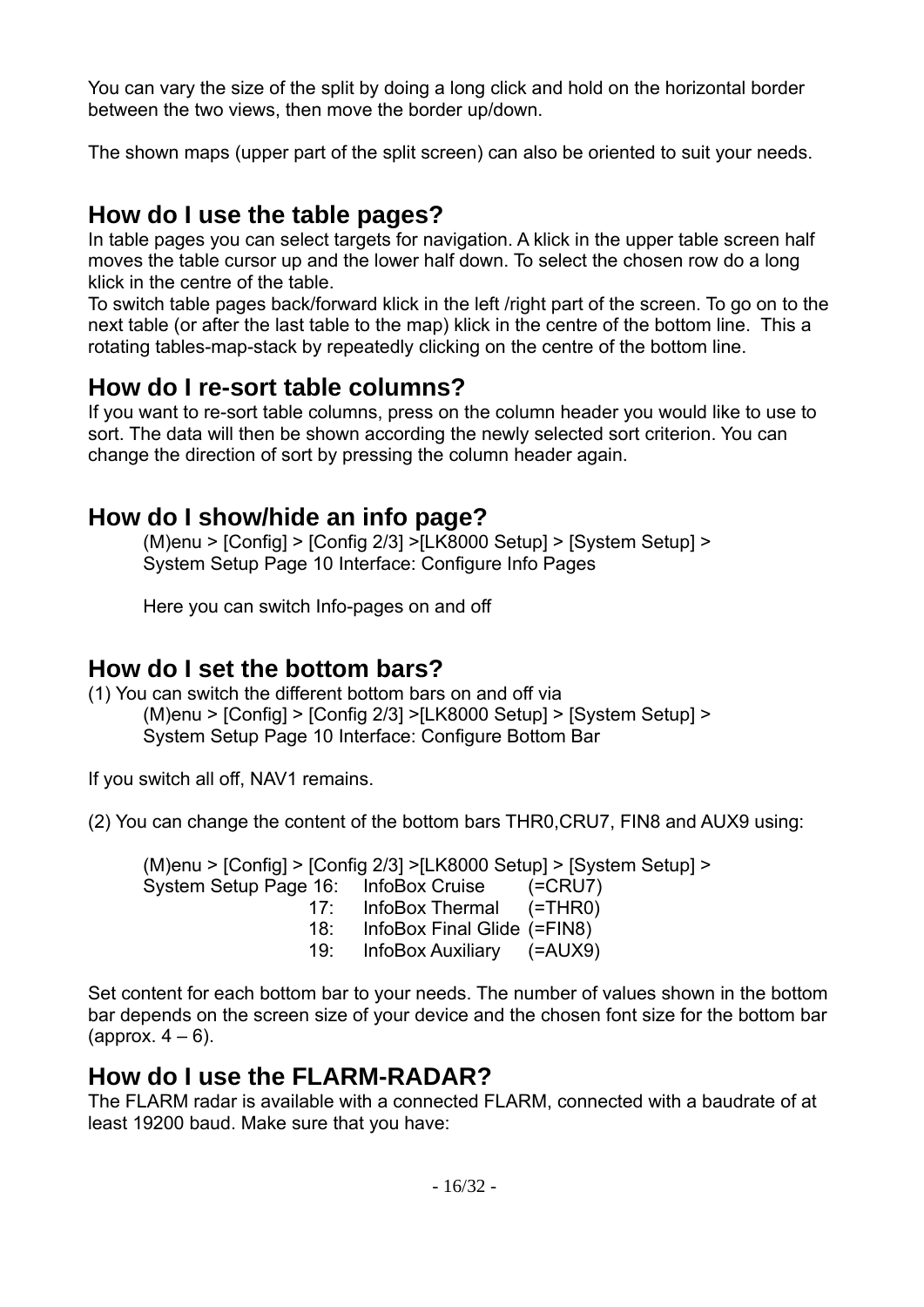(M)enu > [Config] > [Config 2/3] >[LK8000 Setup] > [System Setup] > System Setup Page 13 Map Overlays: Traffic on map: Enabled

You will get an additional FLARM-RADAR screen page which shows you a top and side view of FLARM-targets at the chosen magnification scale. Scale variation is done via klick in the upper/lower part of the screen.

As usual you can hide the FLARM-RADAR screen via

(M)enu > [Config] > [Config 2/3] >[LK8000 Setup] > [System Setup] > System Setup Page 10 Interface: Configure Multimaps

#### <span id="page-16-1"></span>**How do I use profiles?**

You can create profiles for the device you are using, your glider and you as a pilot. This makes sense if you use a navigation device with different gliders or if you want to use your LK8000 customisation on other devices, or on club devices with changing pilots.

A profile is selected or saved for the chosen config data for device, pilot and aircraft By using: (M)enu > [Config] > [Config 2/3] >[LK8000 Setup]

You will have three possibilities to save profiles via [Device save],[Pilot save] and [Aircraft save]. At program start-up you can choose to load desired profile files.

#### <span id="page-16-0"></span>**How do I modify the custom menu?**

(M)enu > [Config] > [Config 2/3] >[LK8000 Setup] > [System Setup] > System Setup Page 10 Interface: Configure Custom Menu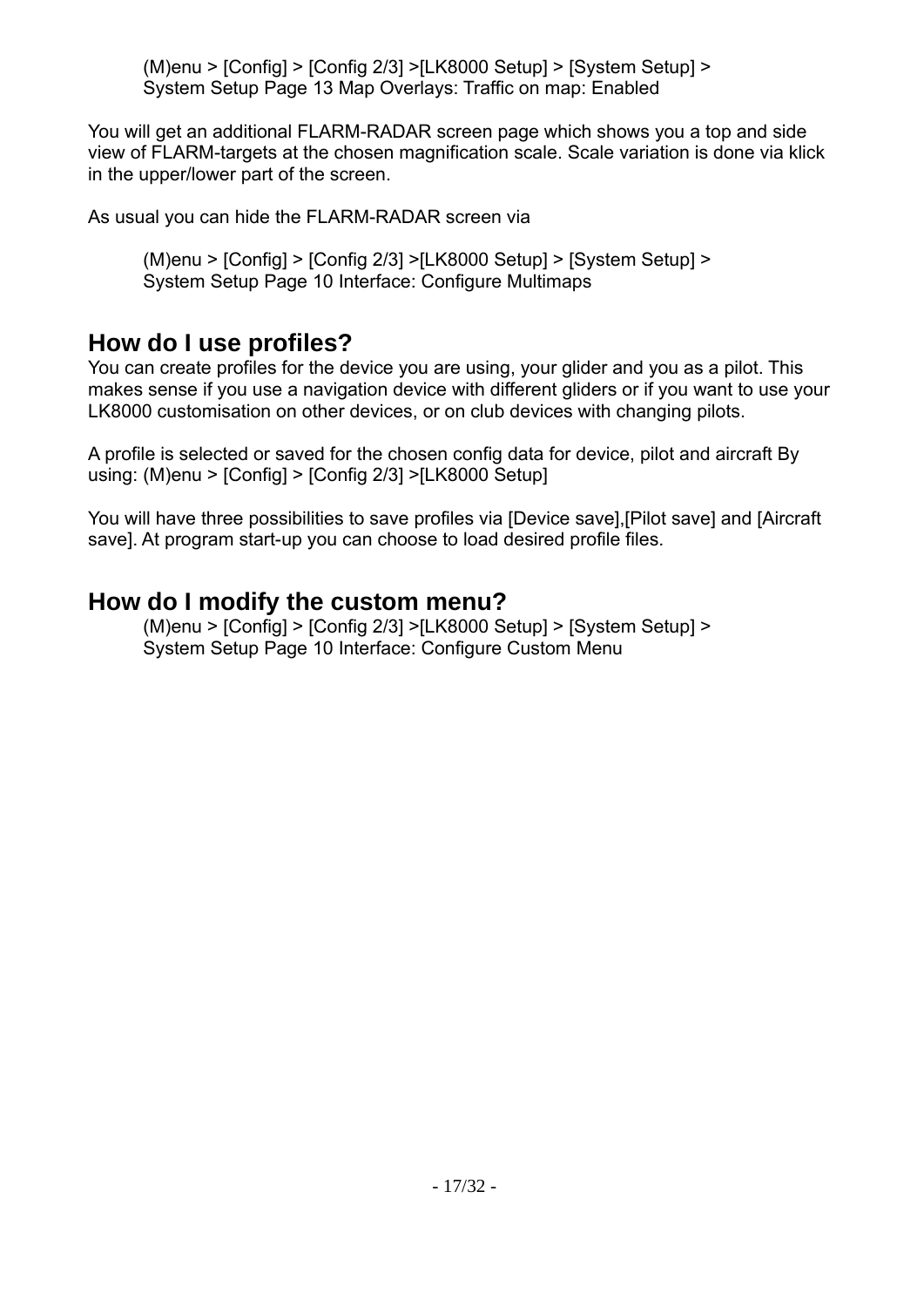## <span id="page-17-7"></span>**Before Take Off**

## <span id="page-17-6"></span>**Which settings before take-off are essential?**

Apart from maps, airspaces and waypoints, which are already chosen in the system configuration, you need to check the basic and wind parameters for ground level:

(M)enu > [Config] > [Setup Basic] (M)enu > [Config] > [Setup Wind]

## <span id="page-17-5"></span>**Can I follow a checklist?**

In short YES! Within the Configuration folder there is a text-file NOTEPAD.TXT. You can edit this file to meet your needs. In this file you can record your checklist(s) and add personal information like telephone numbers and etc. You can easily define separate pages; look at the example. BUT you have to do this work in the hangar work with a pure UTF8-editor (e.g. notepad++). NOTEPAD.TXT is readable in LK8000 by selecting:

(M)enu > [Info] > [Info 2/2] > [Notepad]

## <span id="page-17-4"></span>**How do I set pilot and sailplane?**

Pilot:

(M)enu > [Config] > [Config 2/3] >[LK8000 Setup] > [Pilot Setup]

Sailplane:

(M)enu > [Config] > [Config 2/3] >[LK8000 Setup] > [Aircraft Setup]

or, you choose the appropriate profiles at program start up.

#### <span id="page-17-3"></span>**How do I set the airfield elevation?**

This is done automatically, so no need to do it by hand. Within the airfield data, its elevation is provided and via GPS, LK8000 knows where you are. If you are in "nowhere" this will be an approximate value according to terrain data.

## <span id="page-17-2"></span>**How do I set wind speed/direction at ground level?**

(M)enu > [Config] > [Setup Wind]

## <span id="page-17-1"></span>**How do I set wing loading?**

(M)enu > [Config] > [Setup Basic]

#### <span id="page-17-0"></span>**Which airspaces are active?**

Who knows? **If in doubt, assume they are all active!**

For further helpful information, call air traffic control by radio or better, before you fly, watch their web site for news.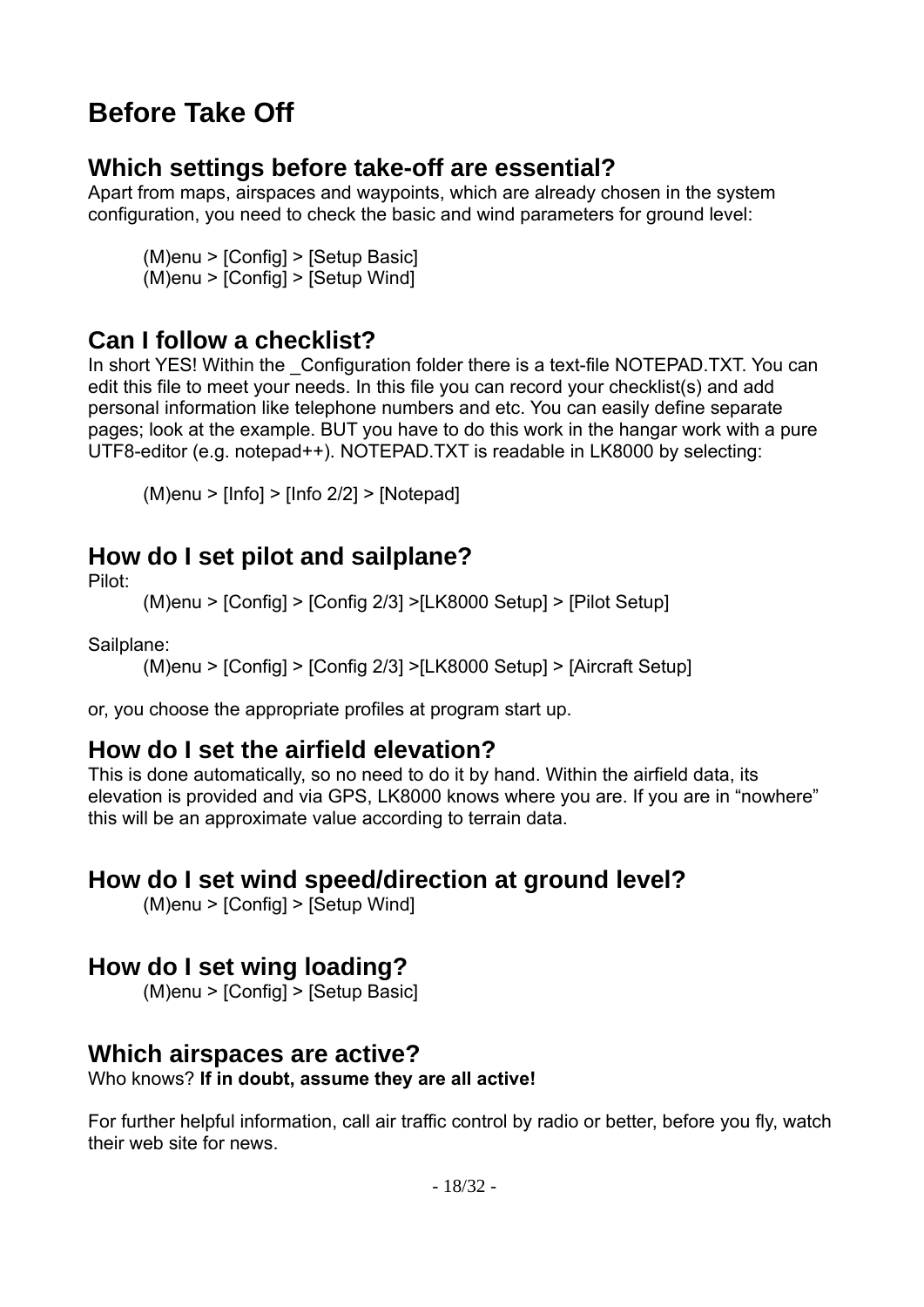If you know what you allowed to do, you can deactivate airspace(s) within the program by a (1) long press on the map at the airspace position. Then, (2) you get a list with all notable things nearby, which will include the desired airspace. (3) If you choose it then you get the option to interactively deactivate it for the current program run.

#### <span id="page-18-0"></span>**Which NOTAMs to take care off?**

For further helpful information see your respective agency's website .

For Germany there is a DFS-web site: [https://secais.dfs.de/pilotservice/user/login/login\\_edit.jsp](https://secais.dfs.de/pilotservice/user/login/login_edit.jsp)

Using these sites you can dig for the latest NOTAMs relevant to your flight area.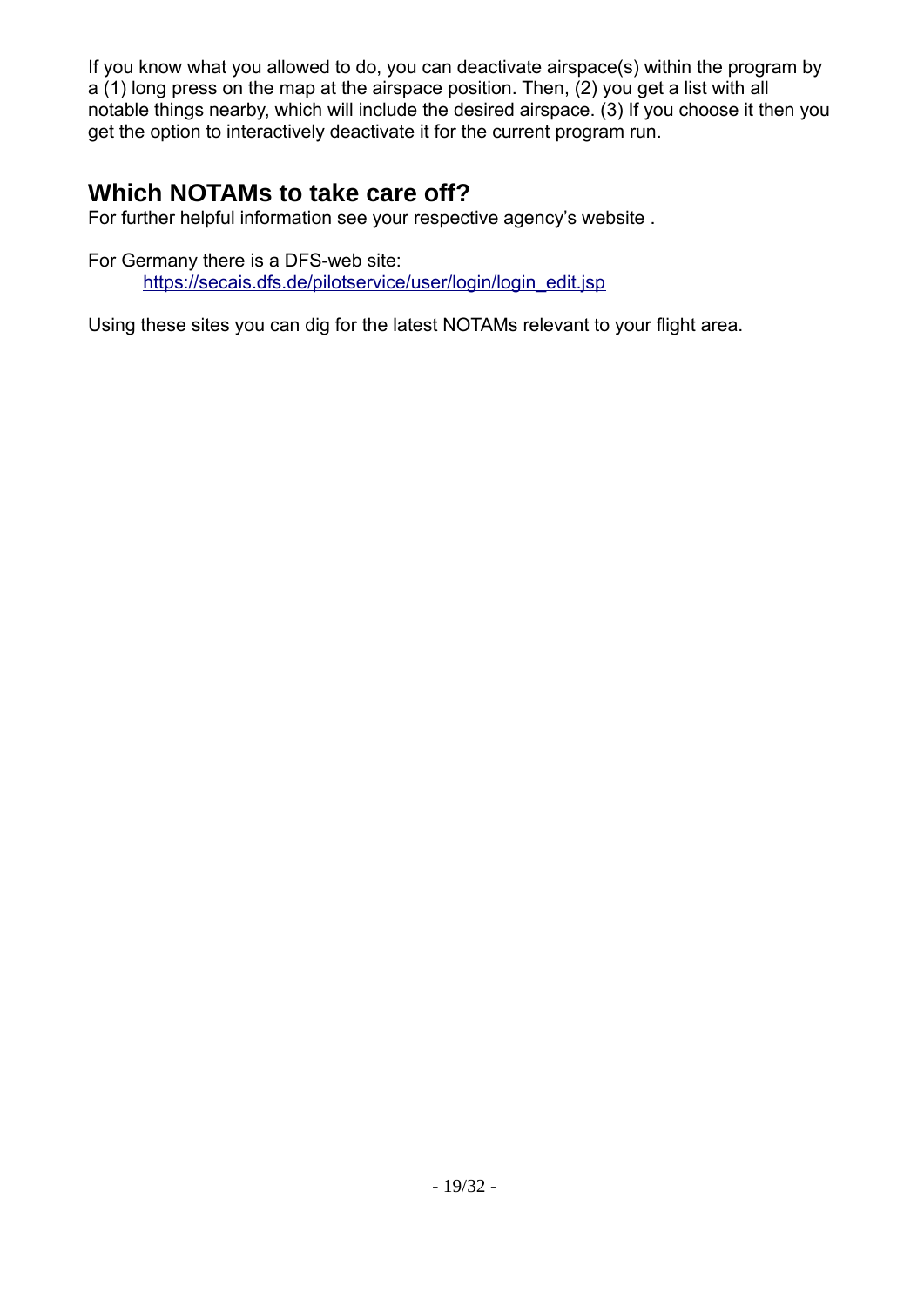## <span id="page-19-7"></span>**During Flight**

#### <span id="page-19-6"></span>**How is the "safety altitude at take-off" communicated?**

The take-off safety height is set via

(M)enu > [Config] > [Config 2/3] >[LK8000 Setup] > [System Setup] > System Setup Page 15 Alarms: Take off safety: 300m (for example)

Setting a safety height causes a gentle acoustic hint "safety" when you have reached this altitude after take off.

#### <span id="page-19-5"></span>**What was my take off time?**

(M)enu > [Info] > [Status] >Status:Times: Take off time

#### <span id="page-19-4"></span>**How long has my flight been already?**

(M)enu > [Info] > [Status] >Status: Times: Flight time

## <span id="page-19-3"></span>**What is my ground speed?**

Bottom bar NAV1: VG

#### <span id="page-19-2"></span>**What is my current McCready value?**

Bottom bar CRU 7: AutMC

#### <span id="page-19-1"></span>**How is the wind at my altitude?**

See the numerical wind information bottom-left corner of the map and the wind arrow near the glider.

## <span id="page-19-0"></span>**Am I thermalling my best?**

Hopefully …:-)

Available aids are:

(1) Thermalling display mode: Your flight path is drawn in more detail with colours corresponding to your climb rates

(2) Thermalling centre: Within your thermalling path a virtual thermalling centre is displayed graphically with a source sign

(3) Thermalling bottom bar TRM0: During thermalling the bottom bar TRM0 will be shown with the configurable values:

- TC.Gain height gain in current thermal
- TC.30s climbing speed in the last 30s

TC.Avg average climbing speed within this thermal

TC.All average climbing speed so far in the flight

%Climb portion of climbing so far in the flight

(4) For better centering, a sound is played indicating that the glider has to level for a short time to move the circle.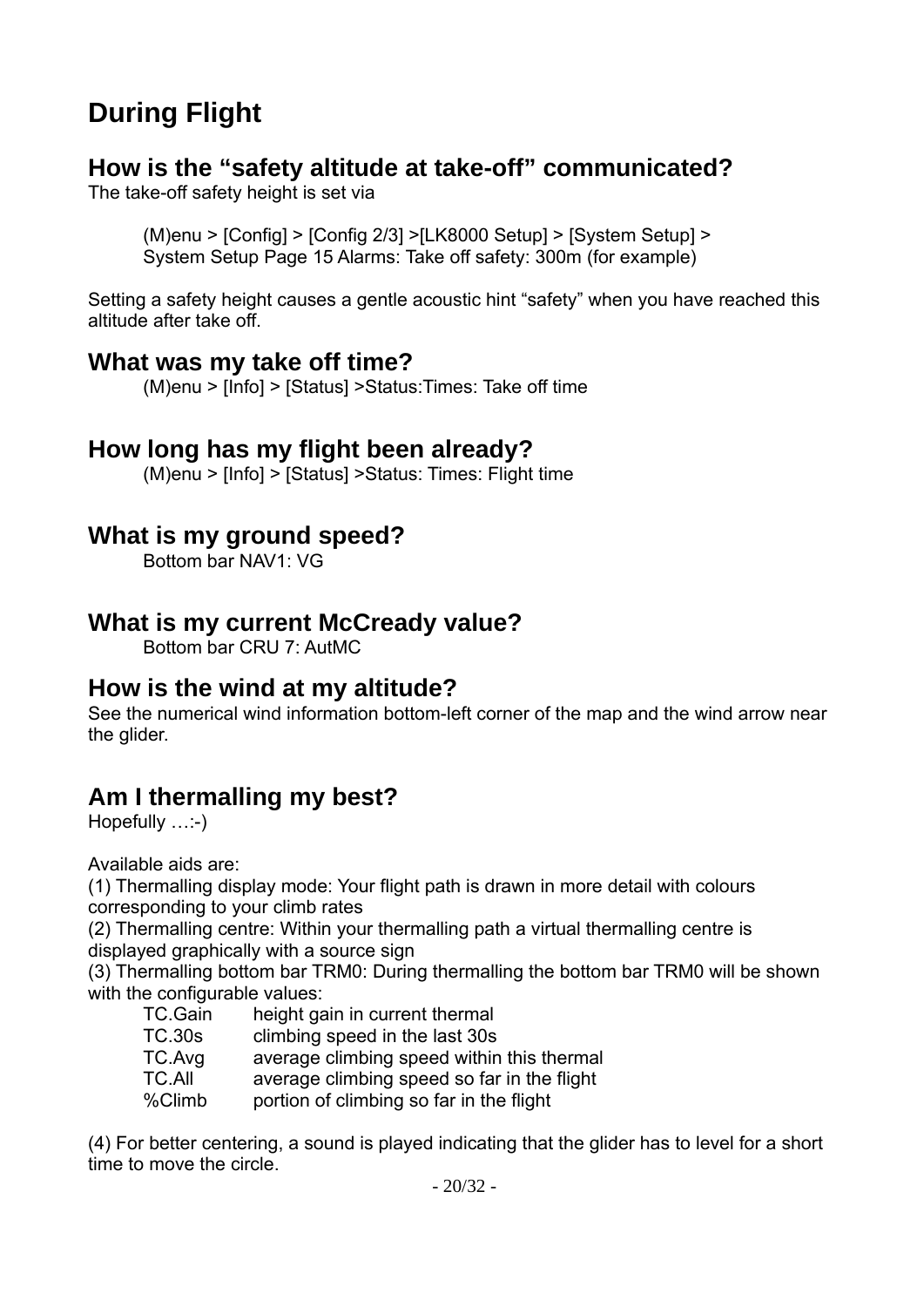## <span id="page-20-6"></span>**How large is my height band?**

(1) During thermalling, in the upper-left corner of the map, a height band diagram of the flight up to now is shown. On the diagram an arrow is shown indicating the current height. Using this feature, you can judge your height within the flight band

(2) (M)enu > [Info] > [Analysis] >Analysis: Barograph

## <span id="page-20-5"></span>**Who is around me? (using FLARM indication)**

- (1) See glider arrows in the map
- (2) See gliders on the FLARM-RADAR display
- (3) See gliders on the traffic info page 4.1

#### <span id="page-20-4"></span>**How are the others are climbing?**

- (1) See glider arrows in the map, climbing speeds are displayed nearby
- (2) See gliders on the FLARM-RADAR display
- (3) See gliders on the traffic info page 4.1

## <span id="page-20-3"></span>**May I follow another sailplane? (with FLARM installed)**

Yes! On the traffic info page 4.1, mark the glider to follow and select it. On the detail page you can lock it for following (and unlock).

## <span id="page-20-2"></span>**How do I take care of bugs on the wings?**

Use

(M)enu > [Config] > [Setup Basic] >Efficiency. 95% (for example)

You set the "Efficiency" in %. An efficiency of 95% means you have lost 5% of your L/D pride by bugs.

#### <span id="page-20-1"></span>**How is "water dumping" handled?**

You have to know how fast water is emptied out of your glider; this value, called "Ballast dump time", is set in the aircraft configuration.

(M)enu > [Config] > [Config 2/3] > [LK8000 Setup] > [Aircraft Setup]

LK8000 has in

(M)enu > [Config] > [Setup Basic] a switch [Dump Ballast]

which you should press when you open the valves. The label changes to [STOP DUMPING], which you should press again when closing the valves. This way LK8000 measures the water dumping time and calculates the dumped water amount.

## <span id="page-20-0"></span>**Can I go for the next destination already without thermalling?**

With screen overlay values, you can set the arrival height at the chosen target and therefore, the needed L/D. If you set up a safety height, it is also included with the on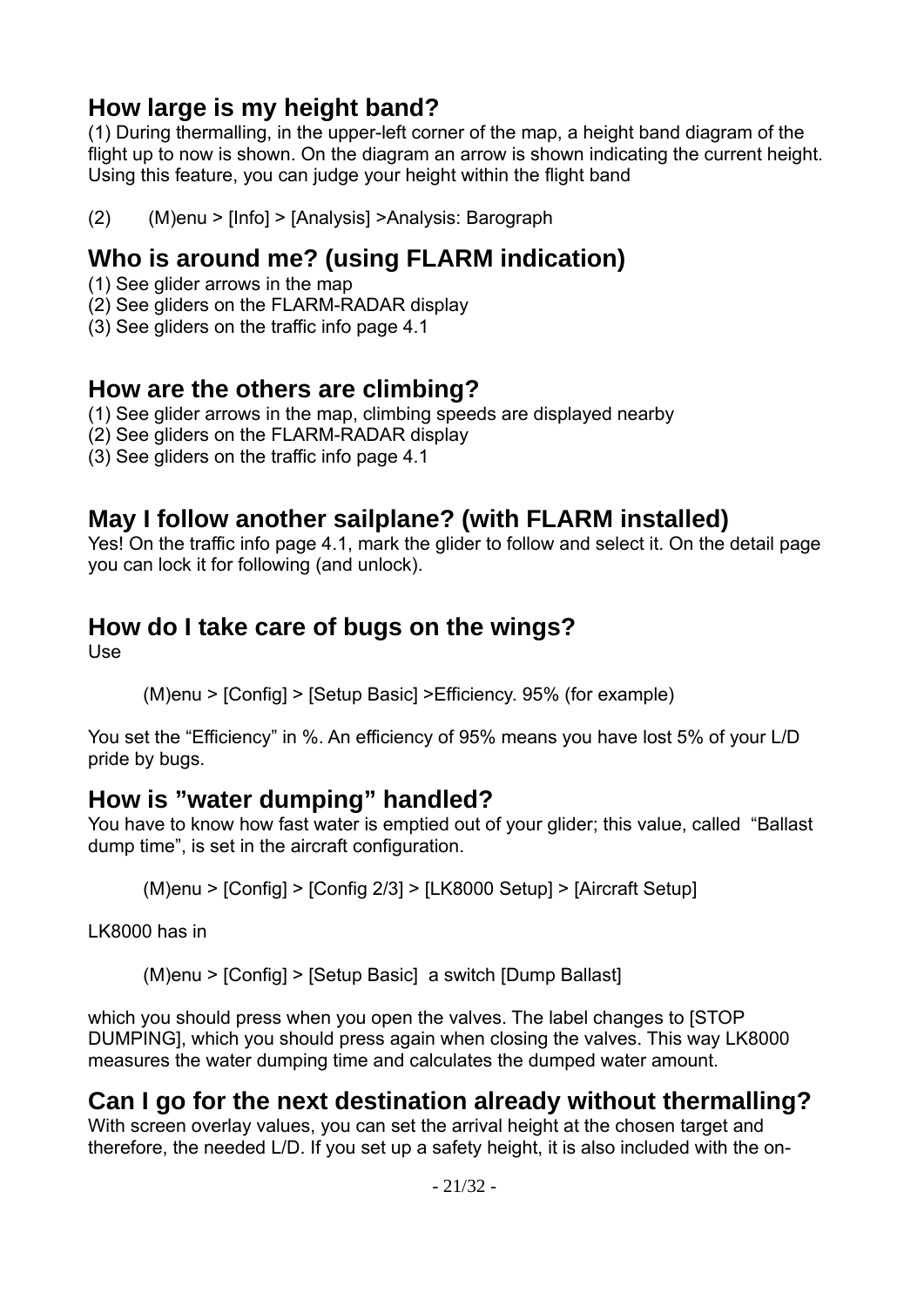screen values. With these values you can judge your current situation for yourself … play safe.

## <span id="page-21-3"></span>**What are my current alternative landing possibilities?**

"Right at the moment" generally means you are in trouble ….

The "Best alternative" is automagically calculated for you! You can access it by clicking the upper-left corner of your map until you get "B> NAME"

as your new target. All calculations are switched to this target.

If you get out of trouble again, you can revive your old target by clicking the same screen area until the "T> <OLDTARGETNAME>" appears.

## <span id="page-21-2"></span>**How do I control my radio from LK8000?**

(M)enu > [Config] > [Setup Radio]

In some dialogues it is also possible to set the frequency directly. For example, when selecting an airport.

#### <span id="page-21-1"></span>**What is my current battery voltage?**

(M)enu > [Info] > [Status] > Status: Ext.Device

#### <span id="page-21-0"></span>**When is sunset?**

(M)enu > [Info] > [Status] >Status:Times : Sunset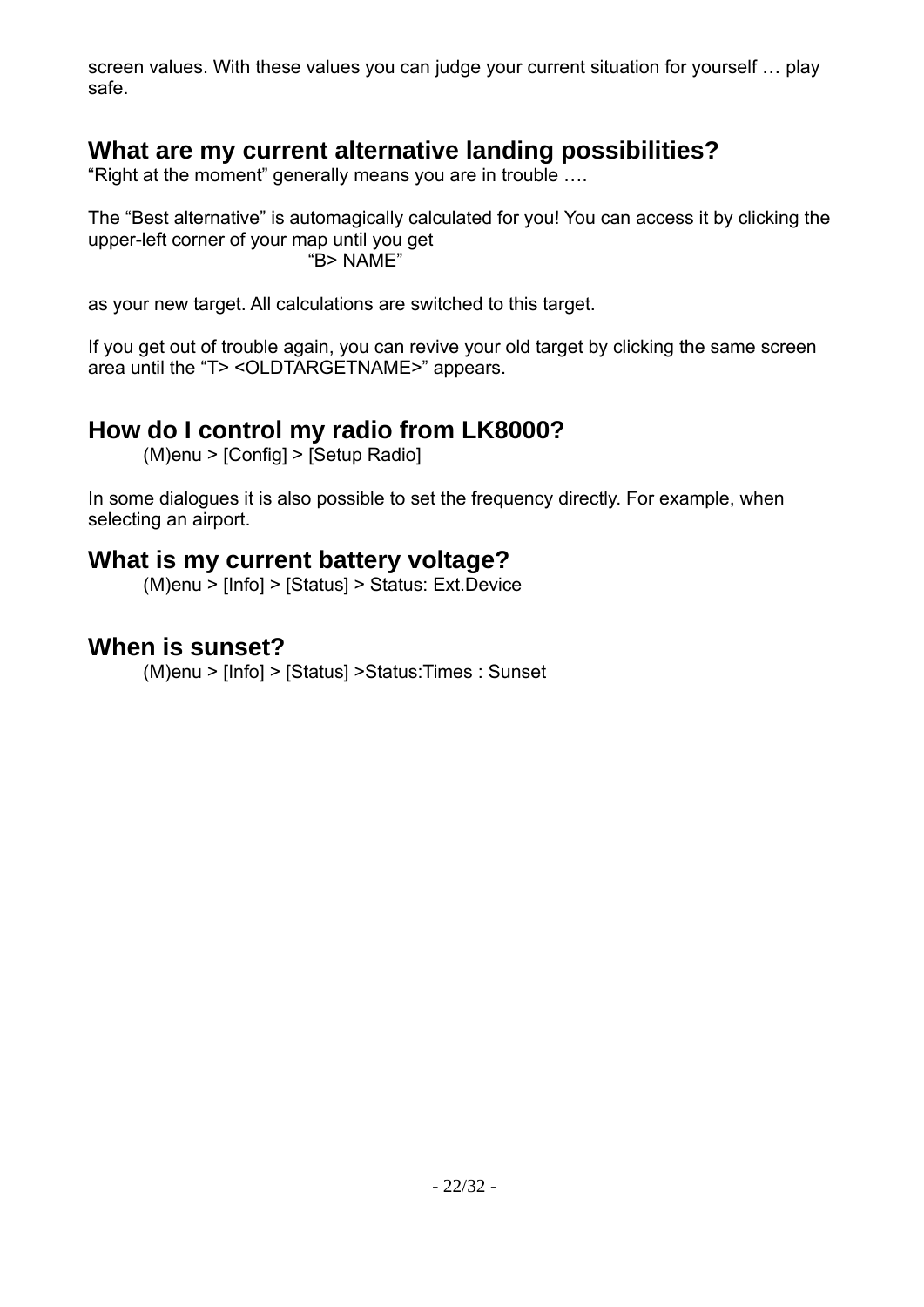## <span id="page-22-5"></span>**Navigation**

#### <span id="page-22-4"></span>**Where am I?**

You can see your current position on the moving map. You can zoom in and out or pan the map.

For radio communication it is useful to get a verbal description of the position. A tap long on the moving map at the gliders position will get you a short description of your current position from the Oracle. If you select the Oracle, a more elaborate position description appears.

## <span id="page-22-3"></span>**Which navigation aids do I have available?**

A lot!

- maps with Pan and ZOOM
- target and target distance shown in upper-left part of the main map
- bottom line NAV1 with track
- bottom line CRU7 with track and target distance
- course deviation in the upper-centre of the main map
- split map, with airspace side view
- split map, with waypoints to reach
- Airspace ping warning
- target tables
- landables tables
- short selection of distinct targets in the upper-left part of the main map

(T -task, B – best alternative, 1 – alternative 1 [selectable], 2- alternative 2 [selectable], Hhome airfield,  $L -$  last thermal)

- selection of relevant targets after a long click in the map at the position of interest ...

## <span id="page-22-2"></span>**How do I navigate the easy way?**

Select a waypoint and go for it!

(M)enu > [Nav] > [Waypoint Lookup] > Choose waypoint: Select waypoint : [Goto]

#### <span id="page-22-1"></span>**Is my track correct?**

a) The course deviation is given in the top-centre of the moving map (default moving map mode)

b) The current track and course deviation is given in bottom bar CRU7

## <span id="page-22-0"></span>**How is airspace taken into account?**

The airspace data are usually provided by your national flight safety authority or similar. Airspaces by default are seen as active. But you can disable/re-enable them as needed. Airspace can be shown the map in various ways to suit your taste. In the split maps pages you also get a side view of the relevant airspace. Approaching airspace, you will get a warning the you can ignore or confirm for a specific time interval. Additionally, you will be warned by the airspace sonar, which is a ping varying in frequency and tone depending on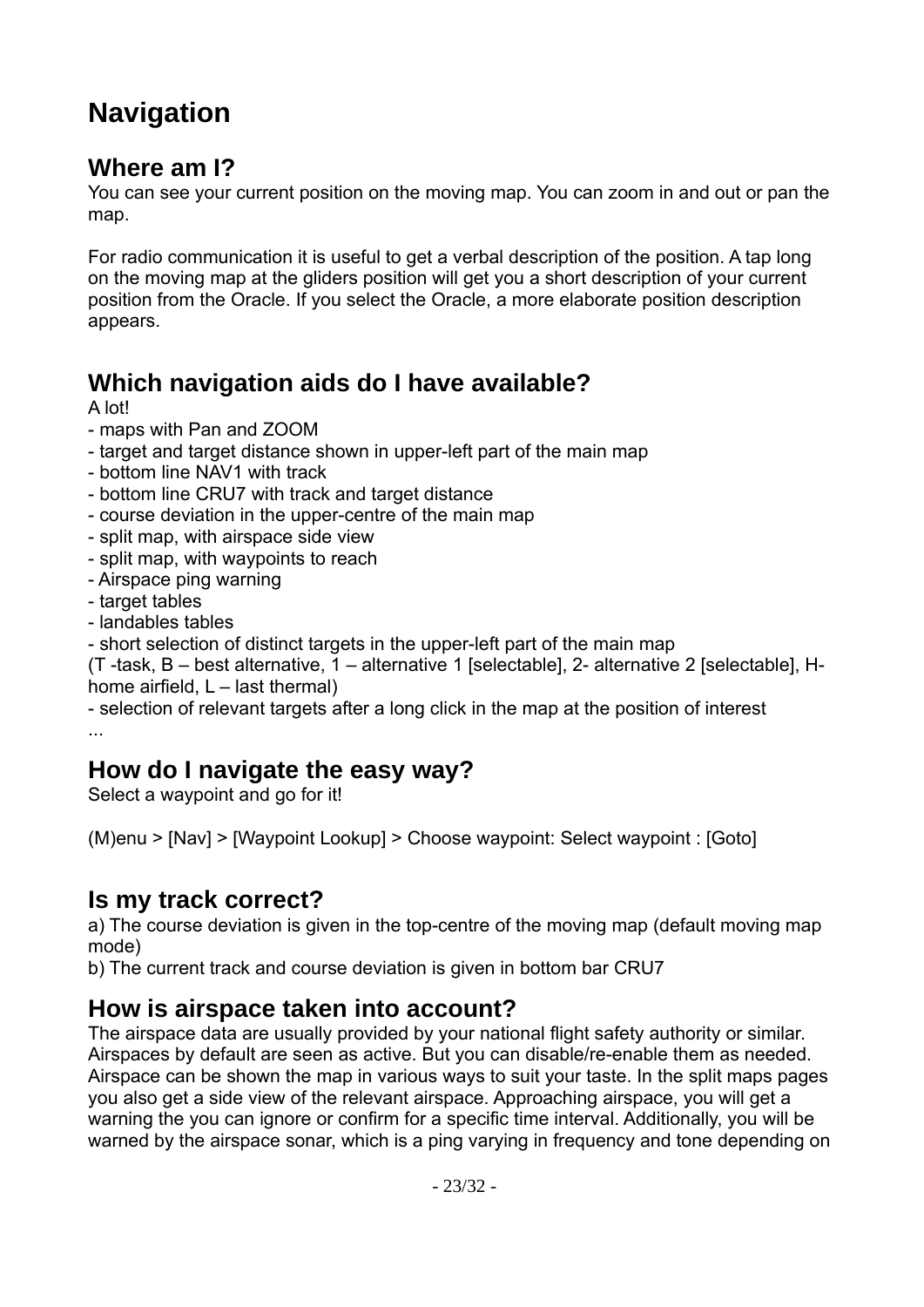your distance to the airspace border. You will get warnings whenever you approach any airspace; either from the side, below or above.

## <span id="page-23-4"></span>**How far is my next goal?**

Look at the top left, when in the default moving map mode!

## <span id="page-23-3"></span>**How long will it take me to reach my next goal?**

Switch the bottom bar to CRU7 and look at the NextETE value (in minutes)

## <span id="page-23-2"></span>**How do I set an alternative goal?**

An interesting thing to do is set an alternative goal and not lose the original one. In LK8000 you can actually define two alternative goals without losing the original one. This is very practical if you are low, and in an airfield hopping mode. If you select a waypoint by

(M)enu > [Nav] > [Waypoint LookUp] : Choose waypoint: [Select waypoint] : [Set Alternative 1...2]

you can set them as alternative 1 or 2

By using a long click on the moving map display, you can also select a waypoint and set it as alternative 1 or 2.The short cut for choosing the alternatives is by clicking the top-left corner of the moving map repeatedly and shuffling the goal set.

## <span id="page-23-1"></span>**How do I create a new waypoint?**

The most effective method to create a new waypoint is from the PAN map mode. The PAN mode you reach via:

(M)enu > [ScreenViews] > [PAN on]

In PAN mode you can move the map by clicking and NOT releasing. Then, move the map to a chosen point and releasing your finger.

A crossbar is shown on the screen which can be used for marker/waypoint definition. Once declared, marker/waypoints can be used for navigation. They can be found on the 3.1 COMN data table.

## <span id="page-23-0"></span>**How do I navigate to a newly created waypoint?**

The newly created waypoint/marker can be found on the 3.1 COMN data table. You select the waypoint by moving the table cursor up or down with a click in the upper or lower table screen region respectively. Confirm the selection with a long click in the centre of the table screen; this will allow you the opportunity to choose the selected item as your new target.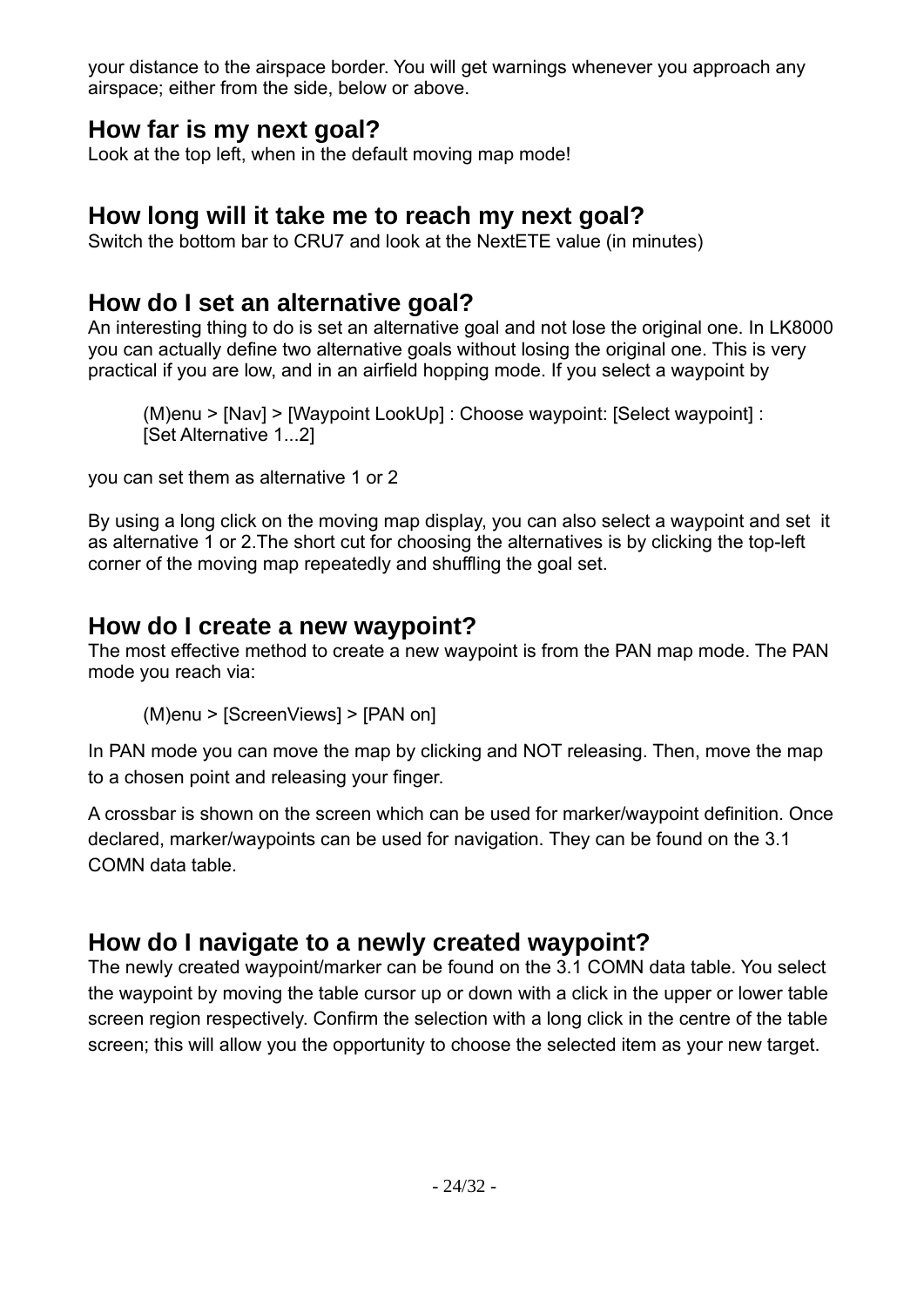## <span id="page-24-0"></span>**Common Contest Things**

## <span id="page-24-5"></span>**How do I create a task?**

Go to the task edit page:

[M]enu > [Nav] > [Nav 1/3] > [Task Edit]

There you can create, save, or load a task (-file).

First you can start with no task by pressing [Clear]. Then you add a waypoint by clicking on the "add waypoint" line. You will be asked about the start line rules which, once selected, you apply them. Next, you successively add waypoints until the finish point for the task, and the appropriate rules for each waypoint and finish point.

That is it!

If you like you can use the [Analysis] button on your task, [Reverse Task] or [Save] buttons. [Save] allows you to write the task to a file. You will also be able to [Declare] the task to a connected logger.

## <span id="page-24-4"></span>**How do I create a task as a FAI triangle?**

You can analyse a created task by using the [Analysis] button on the task edit page (see above) to get the possible FAI sectors graphically. It will not take long for you to realize if your chosen task is within the FAI triangle borders.

A "best practice" is to prepare a task graphically using [www.prosoar.de](http://www.prosoar.de/); check it out, it is self-explanatory and you can save the chosen task as a cup formatted file which can be loaded into LK8000 at the task edit page. The only difficulty is that you have to copy these cup task files into the \_Tasks folder of your LK8000 installation.

## <span id="page-24-3"></span>**How do I create a task as an FAI triangle with take-off on a leg?**

If your task is created as a FAI-triangle with the start on a leg, LK8000 can handle this. Use [Analysis] to verify that it is correctly interpreted.

## <span id="page-24-2"></span>**How do I save/load a task?**

Easy…on the task edit page use:

[M]enu > [Nav] > [Nav 1/3] > [Task Edit]

and the [Load] and [Save] buttons. Externally declared task files must be placed within the \_Tasks folder of your LK8000 installation to be loadable.

## <span id="page-24-1"></span>**How do I visualize the entire task on the map?**

Use the PAN view mode and zoom out as needed to see the whole task which is shown graphically.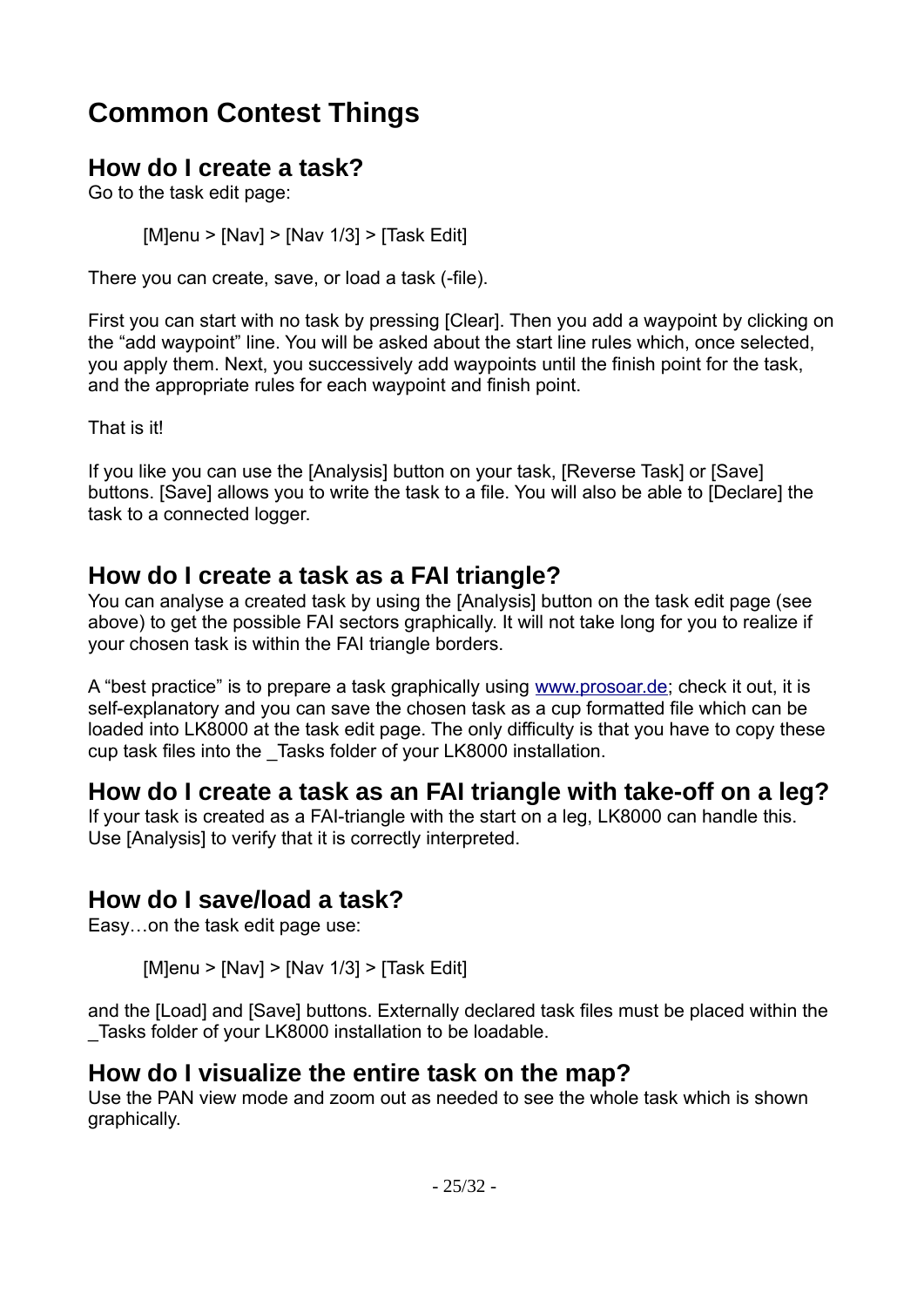## <span id="page-25-6"></span>**How do I modify a task?**

On the task edit page

 $[Mlenu > [Nav] > [Nav 1/3] > [Task Edit]$ 

you can click on waypoint lines to get all the editing possibilities (change, move up/down, delete) for a selected waypoint.

#### <span id="page-25-5"></span>**How do I analyse a task?**

On the task editing page, with a given task created or loaded, you can start to analyse you task be clicking the [Analysis] button.

#### <span id="page-25-4"></span>**How do I declare a task to an IGC-logger (e.g. FLARM)?**

On the task editing page with a given task crated or loaded, you can declare it to a connected logger by clicking the {Declare] button.

#### <span id="page-25-3"></span>**How do I create a task-file for LK8000 at [www.prosoar.de?](http://www.prosoar.de/)**

On [www.prosoar.de](http://www.prosoar.de/) you usually start with a clean racing task. With your mouse you select your start point with a click. Each successive turnpoint is created with a click as well. The last click is the finish point. While you are moving the mouse, the FAI sectors are shown dynamically and so the choice of task is very convenient. To edit the task, use the menu on the upper-right of the screen. The  $\lceil \frac{1}{2} \rceil$  soft button gives you immediately editing possibilities, like adding further turn-points and moving a turnpoint in a rubber band manner. On the screen's left-hand side you see the start point turnpoints, and the finish point…and the resulting task distance. If you are satisfied, you can export your created task as a cup formatted file, which can be read by LK8000 from within the Tasks folder.

(BTW. There is also [xcplanner.appspot.com](https://xcplanner.appspot.com/) as online task-planer)

#### <span id="page-25-2"></span>**How do I utilize my own waypoints at [www.prosoar.de](http://www.prosoar.de/)?**

At [www.prosoar.de](http://www.prosoar.de/) you can use your own waypoint files. To do so, click the [Waypoints] button on the left-hand side of the screen. The rest is self-explanatory.

#### <span id="page-25-1"></span>**How is my flight logged?**

LK8000 is capable of logging your flight. You can find the resulting LK8000 data logger file, properly named, in the \_Logger folder of your LK8000 installation. Default is a one second log interval. *Keep in mind that the LK8000 log file is not IGC certified* … but sufficient for OLC and better than nothing.

#### *Attention:*

LK8000 needs to detect your landing and close the log file. So, wait some seconds before you shut down LK8000 after landing. It is best wait for the acoustic landing signal (and message on screen "landing").

## <span id="page-25-0"></span>**Did I circle the turning point?**

Oh ….it helps to zoom into the map as much as needed to do it safely.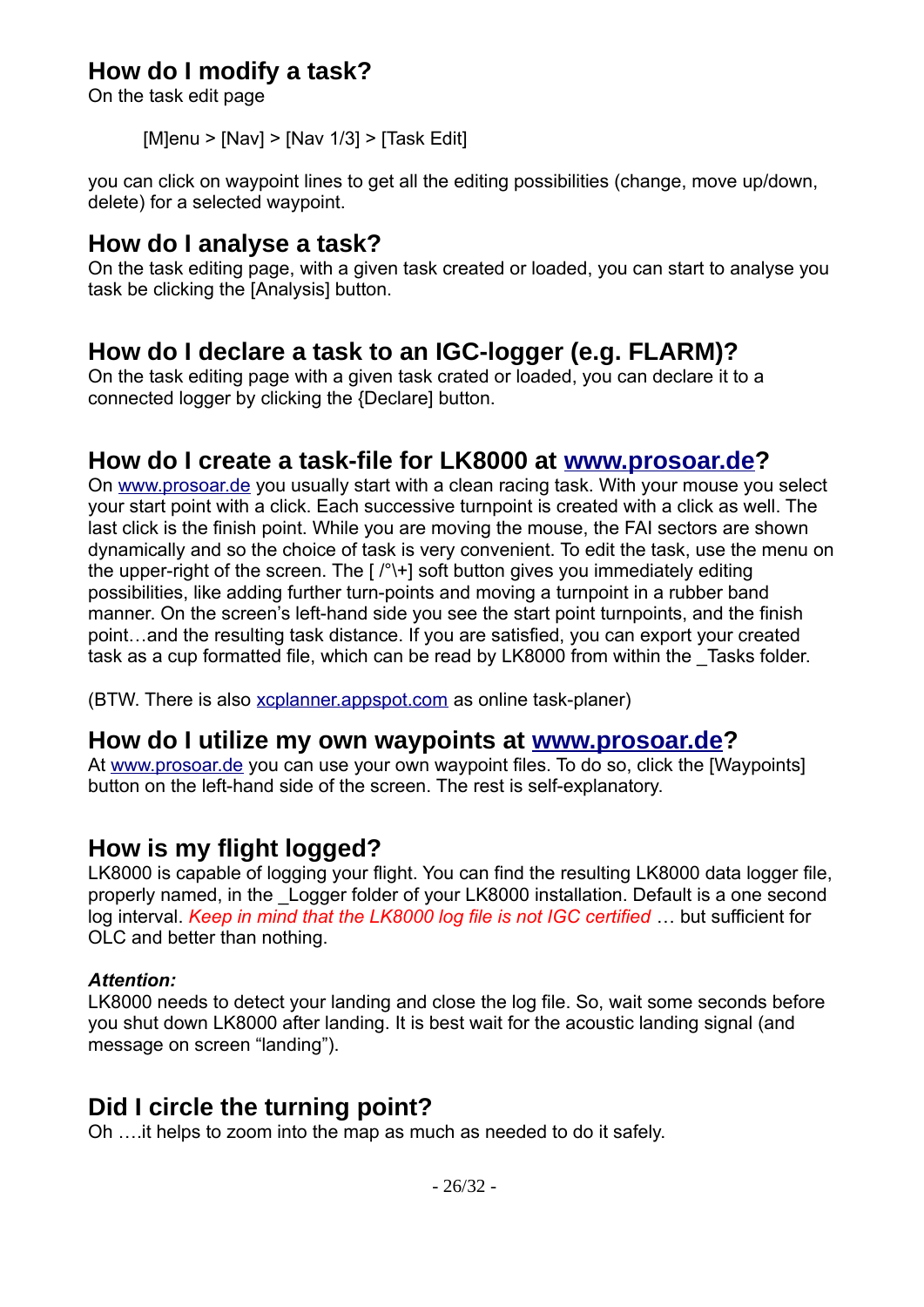There is the auto-advance turnpoint feature within LK8000 but I would not rely on it to detect the turnpoint. Check it out but play it safe.

## <span id="page-26-5"></span>**Which gliding zone is still available after passing the turnpoint?**

LK8000 can show a gliding zone on the map not only from the current height, but also in projection after a calculated waypoint arrival height. This way you can judge your chances of reaching a location after reaching your turnpoint.

## <span id="page-26-4"></span>**How long is my flight path up to now?**

You can get this information from an info table. You get all relevant OLC data of your current flight with a projection of a successful task completion; this comes from info table 1.5 OLC.

## <span id="page-26-3"></span>**What is my current OLC speed?**

Consult info table 1.5 OLC.

## <span id="page-26-2"></span>**What distance remains to my goal/destination?**

This value is given on the main map beneath the task point in the upper-left corner of the map.

## <span id="page-26-1"></span>**How fast can I go to my goal/destination?**

Multi-map 2 is useful for this. In the lower part of the split screen you see the safety height, the MC value for the safety height, the calculated actual arrival height and the possible MC value.

## <span id="page-26-0"></span>**How long is my current OLC path? And, how many OLC points have I already collected?**

Consult info table 1.5 OLC. Click the middle of the bottom line until the 1.x tables appear. Then click the middle of the screen, left or right until you reach table 1.5.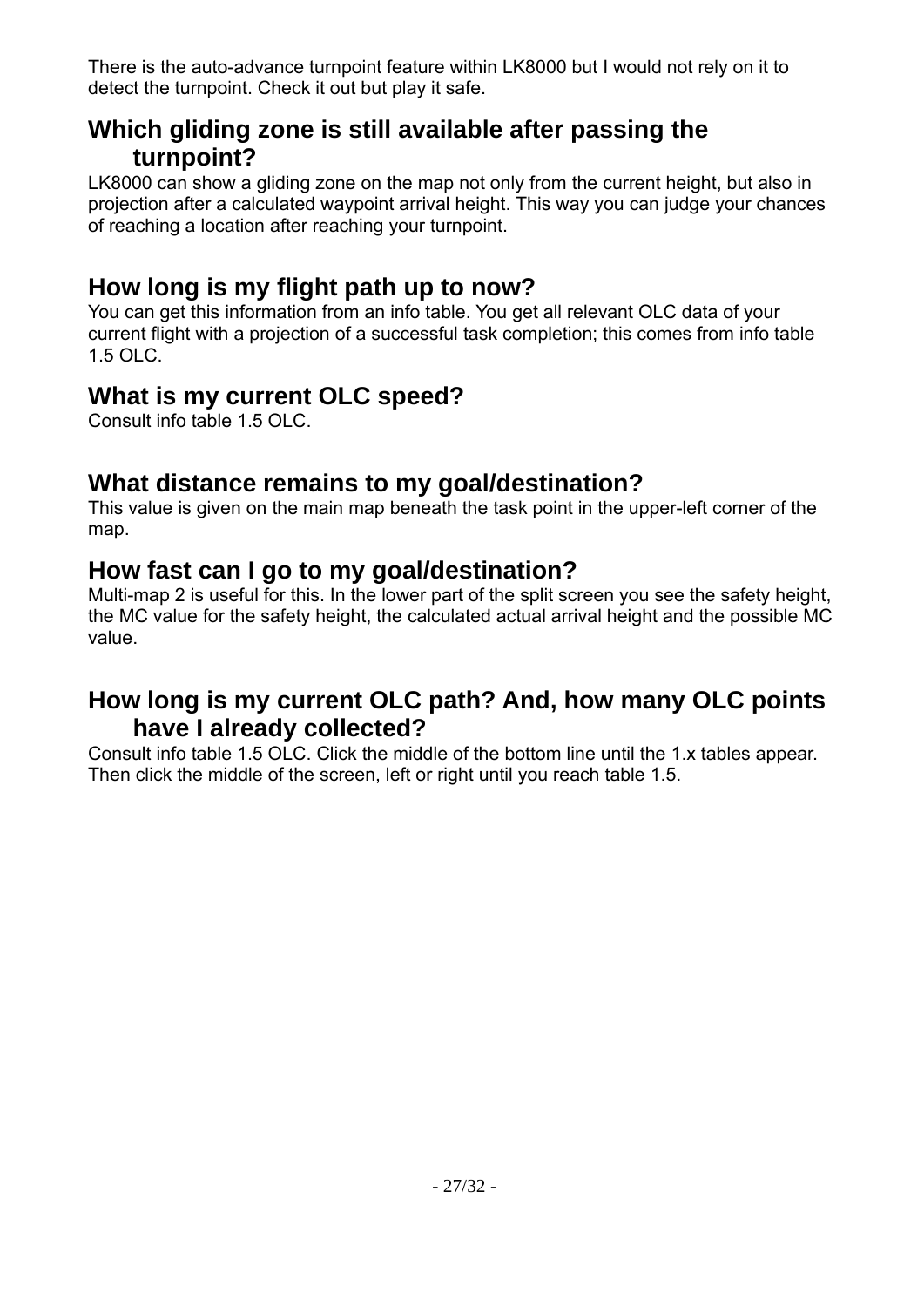## <span id="page-27-5"></span>**Centralized Contest**

## <span id="page-27-4"></span>**How do I create an AAT?**

Go to the task edit page:

[M]enu > [Nav] > [Nav 1/3] > [Task Edit]

There you can create, save, or load a task (-file).

First you can start with no task by pressing [Clear]. Then you add a waypoint by clicking on the "add waypoint" line. You will be ask about the start line rules which, once selected, you apply them. Next, you successively add waypoints until the finish point for the task, and the appropriate rules for each waypoint and finish point.

Hint: Use [www.prosoar.de](http://www.prosoar.de/) for task creation, export the task as a cup file, then copy it into the Tasks folder then load it.

## <span id="page-27-3"></span>**How to modify an AAT graphically?**

On the main map you click near the point to change. Then, you can choose the relevant turnpoint. You get the possibility to move it within the cylinder and then save it at the new position.

## <span id="page-27-2"></span>**How do I analyse an AAT?**

Within the task editor

 $[M]$ enu >  $[NaV]$  >  $[NaV 1/3]$  >  $[Task Edit]$ 

you press the buttons [Analysis] > [Task Calc] > [Optimize] and get optimized AA-task lines on the map

#### <span id="page-27-1"></span>**How do I create an AAT with a distant starting point?**

You create it same way as a usual AAT but for the start point you can choose [Alternate start points] "On". Then you can add alternative start points. **With** 

[M]enu > [Nav] > [StartPnt Cycle]

you can switch between the added starting points.

#### <span id="page-27-0"></span>**How do I talk to my teammates?**

As usual, via the microphone  $\odot$ 

Team flying in competition is supported by LK8000 through simple coding/de-coding of the positions. One exchanges via radio a three to four-digit alphanumerical code, sample shown below

**G4A3**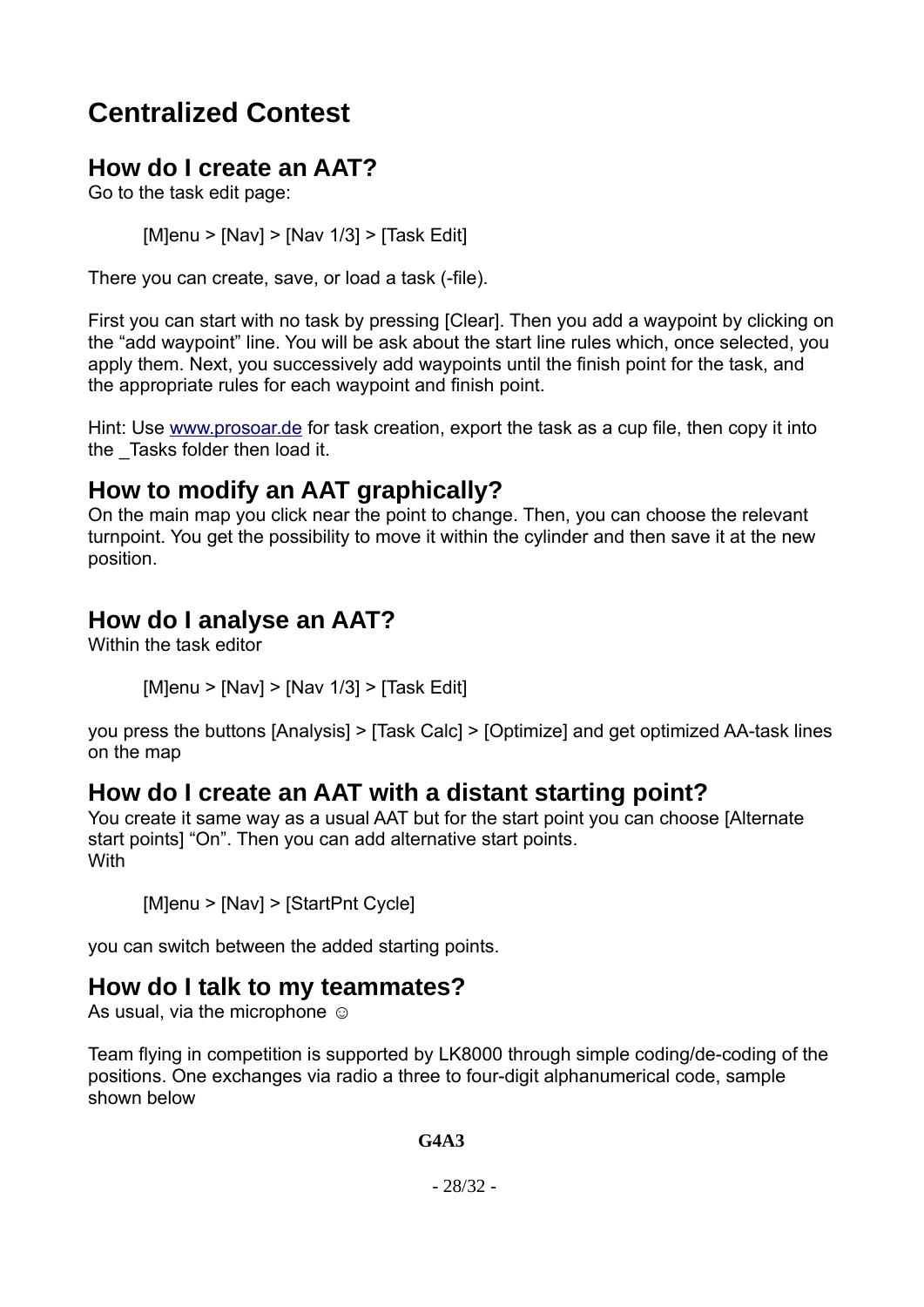This code, when set displays your own position. And, when received, indicates the position of the team partner. The coding of your own position is done by calling up the team code window with



*Figure 1: Team code window*

Your own position, as shown in fig. [,](#page-31-1) is coded with "FSIQ". In the box "Friend Code", you can enter the position code of your partner. Once entered, you will receive the distance and bearing (relative bearing) to fly to the partner, if so desired.

For this procedure to work it is a requirement that a previously agreed waypoint as reference point has been set!

## <span id="page-28-0"></span>**May I follow another glider?**

This can be done conveniently by FLARM tracking.

Go to the traffic table 4.1 and choose a FLARM target. With [Target] you can lock it and get a crosshair for following 4.3.

To release the target, go again to table 4.1 and choose the same target …. now you can release your current target with the [Unlock] button.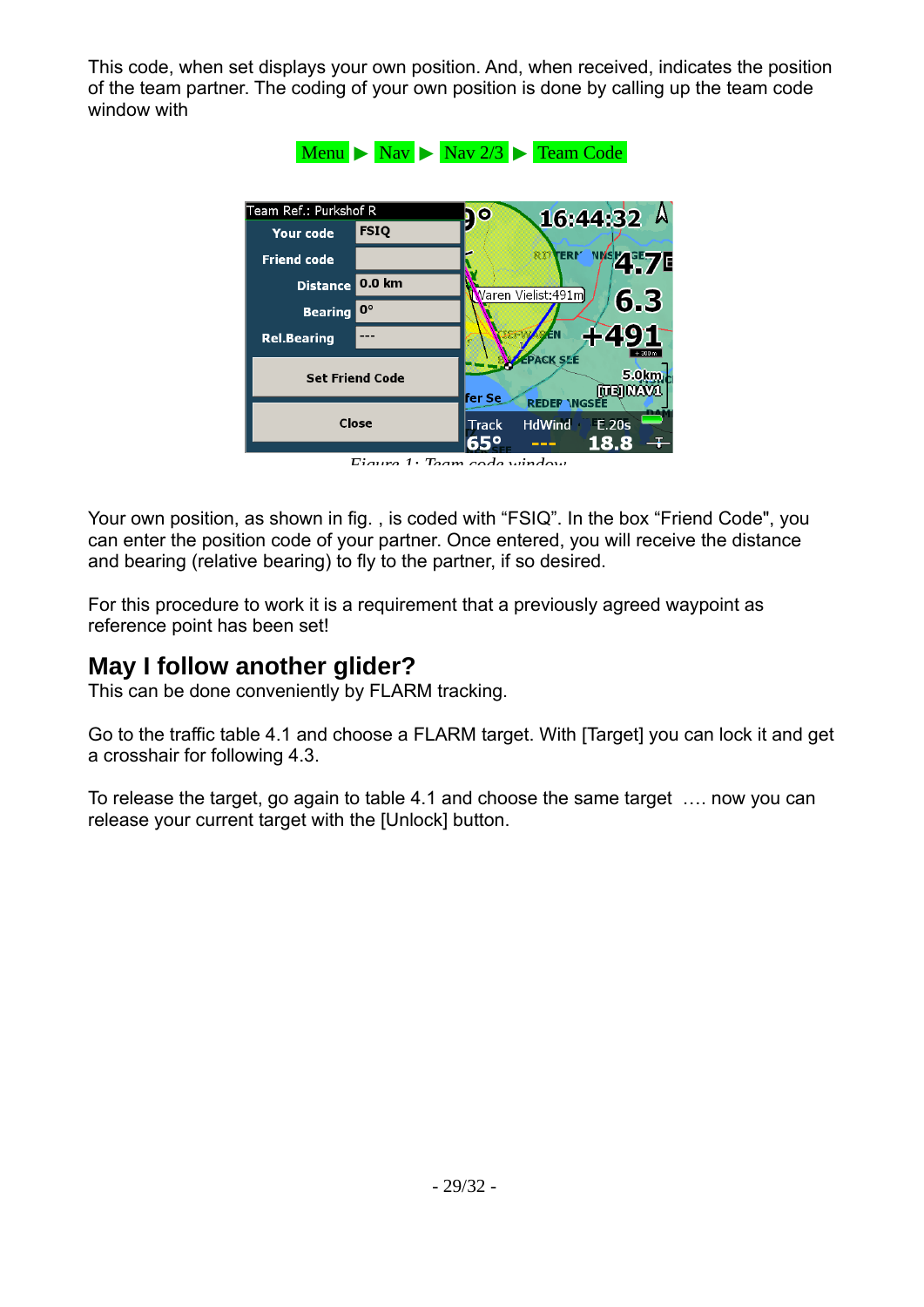## <span id="page-29-5"></span>**After Landing**

## <span id="page-29-4"></span>**Where do I find my take-off and landing times?**

(M)enu > [Info] > [Info 1/2] >[LogBook] > [LogBook List]

Hint: The last fight you get with a click on [< Prev].

## <span id="page-29-3"></span>**Where do I find my LK8000 logger file?**

Look in the Logger folder of the program.

## <span id="page-29-2"></span>**How do I read the FLARM logger file with LK8000?**

If a FLARM device is connected, it is now possible to read the IGC files out of the device and store it in the Logger directory. A new FLARM device was added as device driver to the device configuration menu. If a FLARM device is connected and detected, a new [Conf] button in the device configuration appears. Pressing this button leads to an Alarm Configuration page with the IGC file download possibility via the [IGC Download] button.

## <span id="page-29-1"></span>**When can LK8000 be switched off?**

Wait until an acoustic signal occurs (ding dong) and the screen message "Landing" occurs and (safe way) wait an additional ten seconds before shutting down the program.

## <span id="page-29-0"></span>**How should LK8000 be switched off?**

Please do not shut down the program by switching off your nav device. Instead, always use the software shutdown

#### $(M)$ enu > [Exit]

This way all open files will be closed and a clean program exit is guaranteed.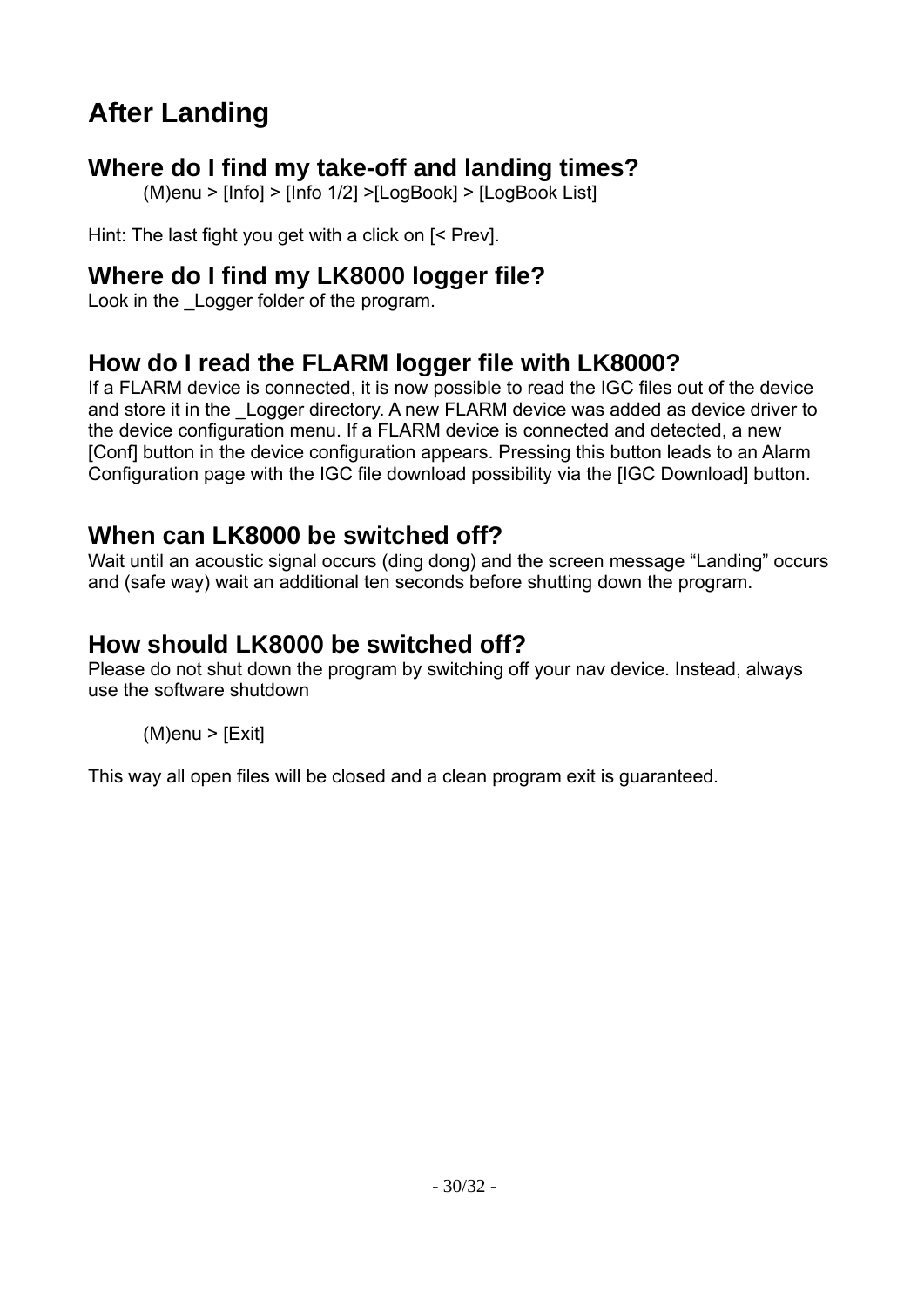## <span id="page-30-3"></span>**Further Things**

## <span id="page-30-2"></span>**Can I replay my flight on LK8000?**

YES, by clicking: (M)enu > [Config] > [Config 1/3] > [Logger Replay]

and choosing the logger file of interest.

## <span id="page-30-1"></span>**How can I use marked waypoints permanently?**

The marked waypoints are stored in the file LKJJJJMMTT.cup in the LK8000/\_Waypoints folder. With a text editor you can rework this text file for appropriate names and etc. You can also append it to your current .cup waypoint file. On the next program boot you can use your marked/renamed waypoints as usual waypoints.

## <span id="page-30-0"></span>**How can I climb in simulation mode?**

(1) You can increase the value of "NetVario" and fly forever. (2Increase the height value by:

(M)enu > SIM MENU > [ALT], [+]